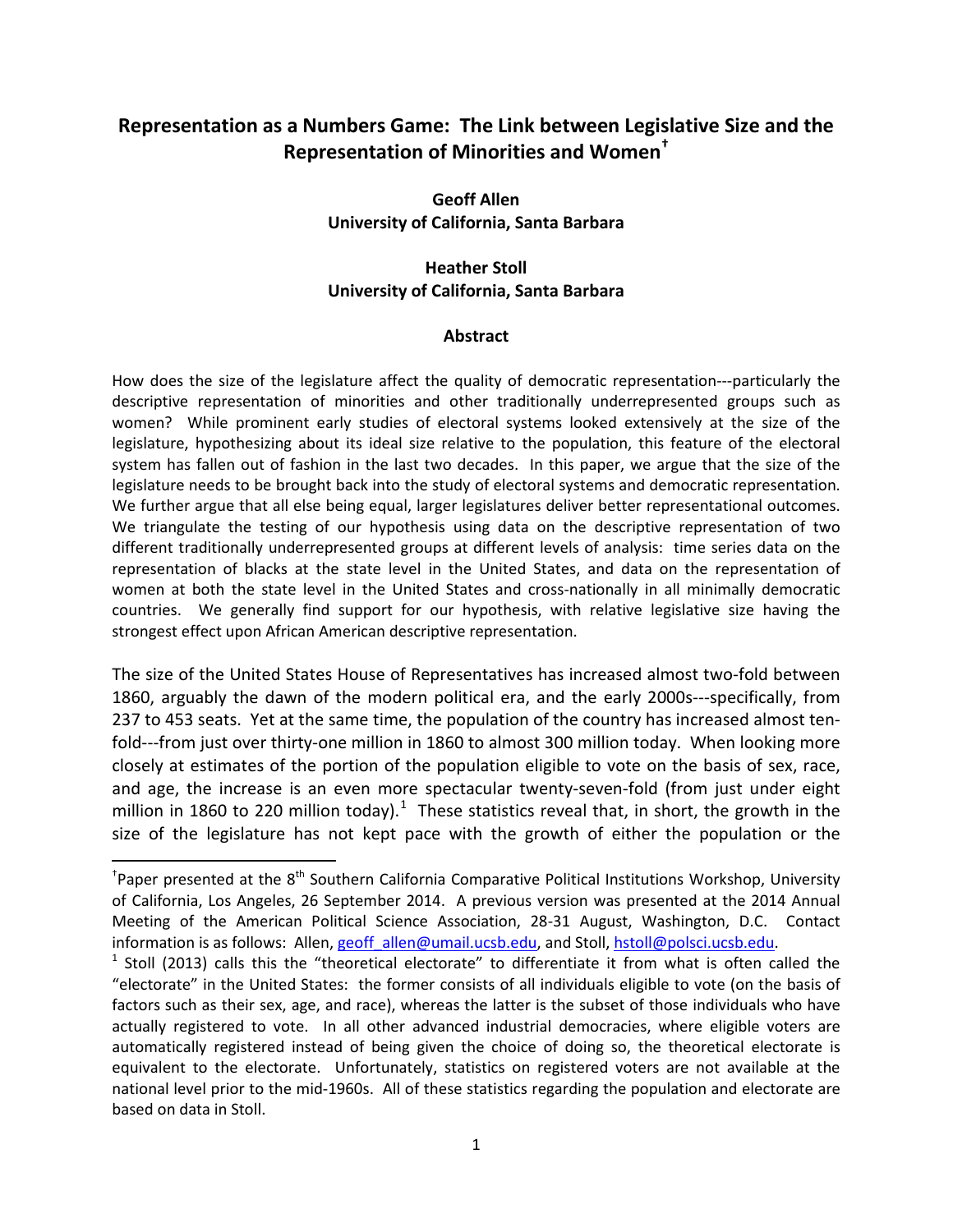electorate of the United States. Over time, legislators have come to represent more people---a fact recently bemoaned in a New York Times op-ed piece (Conley and Stevens 2011). Specifically, using those eligible to vote as the benchmark, while one congressman represented about 33,000 people who were eligible to vote in 1860, by 2006, one congressman or -woman was representing about 500,000 eligible voters.

Similarly, there is great variation cross-nationally in the size of legislatures relative to their electorates today. For example, in Nauru, the legislature has only eighteen seats, but because of its small population, a mere 317 persons are represented by each legislator---the smallest figure among today's minimally democratic countries. In Austria, with 183 seats in its legislature, the persons-to-seat ratio is 34,607, close to the median value. At the higher end of the spectrum, the 460 seat Polish legislature means that 66,876 persons are represented by each legislator, the third quartile of our observed data. Yet at the extremely high end of the spectrum, 501,274 persons are represented by each legislator in the United States, as just mentioned. And in India, the seemingly large 552 seat legislature actually yields a huge persons-to-seat ratio of 1,320,415---the largest figure among all of the contemporary minimally democratic countries that we study.<sup>[2](#page-1-0)</sup>

This observed variation in the size of democratic legislatures relative to the populations they are intended to represent begs the question: what are the consequences? In the last few decades, the size of the legislature has largely dropped off of the radar of comparative research on electoral systems, party systems, and representation. Instead, scholars of party systems have focused on the restrictiveness of the electoral system, which operationally has been defined by the district structure in combination with the electoral formula. Scholars of representation have additionally focused upon other electoral institutions, such as the existence of quota systems. The size of the legislature, by way of contrast, is nowhere to be found. Yet we believe that this recent neglect is unfortunate. Relative legislative size should matter a great deal for a number of political outcomes. Our overarching argument in this paper is accordingly that we need to bring legislative size back into the electoral systems and representational literatures. In this paper, to help make this point, we focus upon one important outcome: representation. Our specific argument is that relatively larger legislatures should deliver better descriptive representational outcomes.

To test our hypothesis, our empirical strategy is multi-pronged: we study two different types of traditionally underrepresented social groups, women and a racial minority, and we combine a within-case study of the United States with a cross-national analysis. Specifically, we undertake an analysis of African American representation at the state level over time in the United States, as well as both a state level analysis of women's representation in the United States and a cross-national analysis of women's representation in minimally democratic countries. Notably, in the latter analysis, we compare the effects of relative legislative size to the effects of a variety of institutional mechanisms for facilitating representation, from reserved seats to the existence of quotas, as well as to the effect of electoral system restrictiveness itself. This is the most comprehensive assessment of how different electoral institutions matter to date. We find the strongest support for our hypothesis with respect to descriptive representation for African Americans, where relative legislative size has both a

<span id="page-1-0"></span> $2$  These statistics all come from our cross-national data set, which is described in a later section.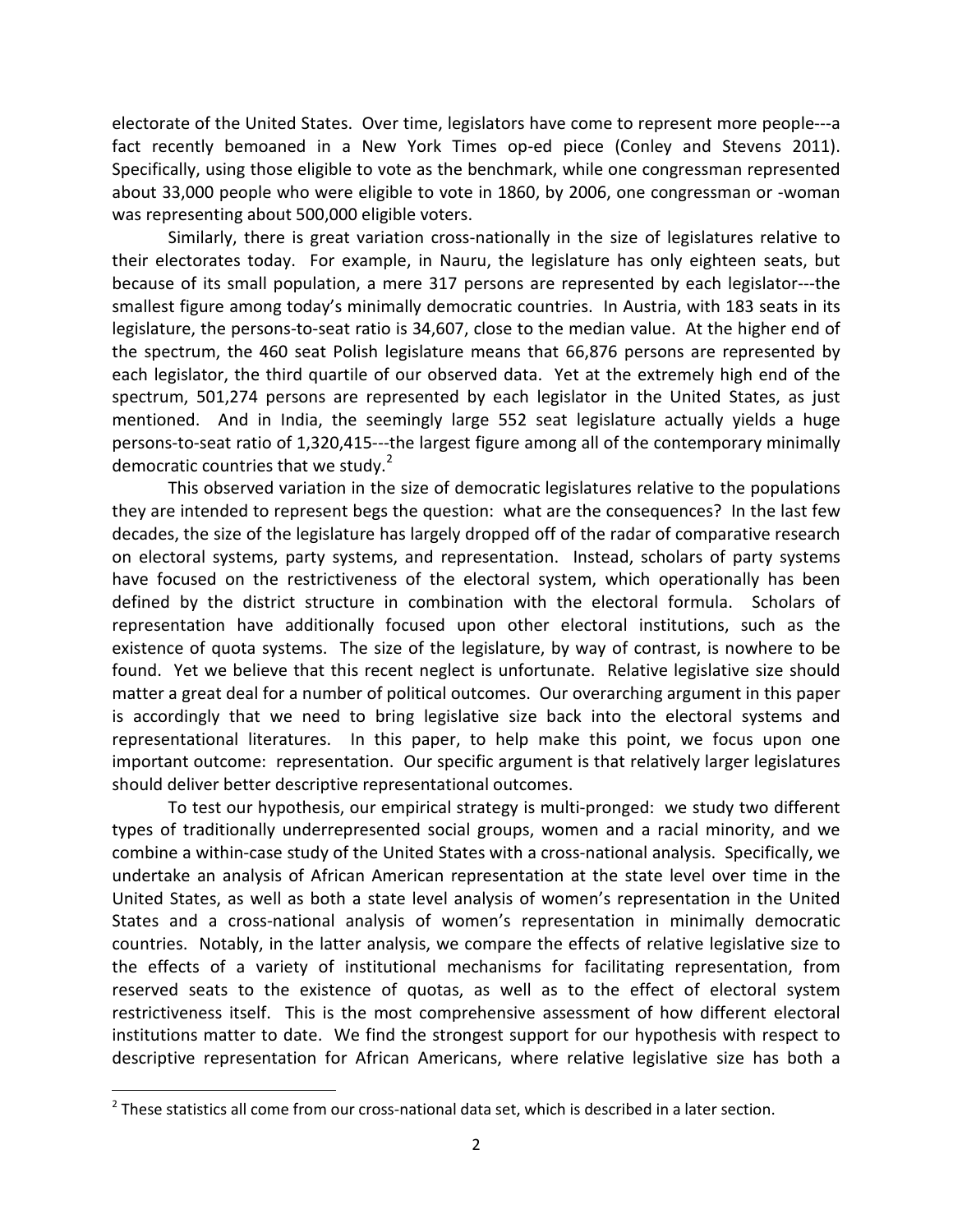statistically and substantively significant effect. We find suggestive if not statistical support for our hypothesis with respect to descriptive representation for women.

The paper proceeds as follows. We begin by reviewing the past literature and developing our hypothesis, making the case for bringing relative legislative size back into the study of electoral systems and representation. We then discuss our research design, first presenting the evidence for the within-case analysis of the United States before turning to the cross-national analysis of women's representation. Finally, we conclude with thoughts for both institutional engineers and future research.

### **Literature and Hypotheses**

The size of a democratic legislature made some appearances in early political science studies of electoral systems and representation. Perhaps most prominently, Dahl and Tufte (1973) argued that legislative size was an important variable in understanding how democracy functioned. The first major contribution of their work was the elucidation of a relationship between population size and legislative size: they argued and presented evidence that there was a curvilinear relationship between the two, with legislative size generally increasing as the number of citizens increases, but with the number of legislative seats growing more slowly than the population. Their second major contribution was to argue that there is a tradeoff that comes from size: while larger states (and thus larger legislatures) are better able to provide opportunities for representation to members of minorities (broadly defined), it comes at the cost of a lowered ability to effectively govern. However, this second argument was left untested.

This argument sparked a number of studies in the 1980s and 1990s that attempted to link legislative size to representational outcomes. For example, a decade after Dahl and Tufte's study, Taagepera and Shugart (1989) formalized the relationship between population and legislative size. They provided empirical evidence of what they called the Cube Root Rule, the proposition that countries attempt to keep the size of their legislature at roughly the cube root of their population size. Of particular interest, they further argued that states in violation of this rule (those whose legislatures are too small compared to their population sizes) will exasperate the negative representational consequences of majoritarian electoral systems. Building upon this work, Blais and Carty (1990) found that the log of the legislative size has a small, yet statistically significant negative impact on voter turnout across countries. Further, Oakes and Almquist (1993) reported finding that, in a study of 73 countries, the size of the legislature has a weak impact on the representation of women. This confirms an earlier finding by Darcy and Choike (1986) that while legislative size has some impact on the number of women in the legislature at any given time, it has little or no impact on the proportion of women in the legislature.<sup>[3](#page-2-0)</sup>

<span id="page-2-0"></span><sup>&</sup>lt;sup>3</sup> However, we note that Oakes and Almquist (1993) employ a difficult-to-understand operationalization of legislative size relative to the electorate, which is not easily comparable to the measures used in other studies, and that Darcy and Choike's (1986) findings are derived from a formal model that lacks an empirical component.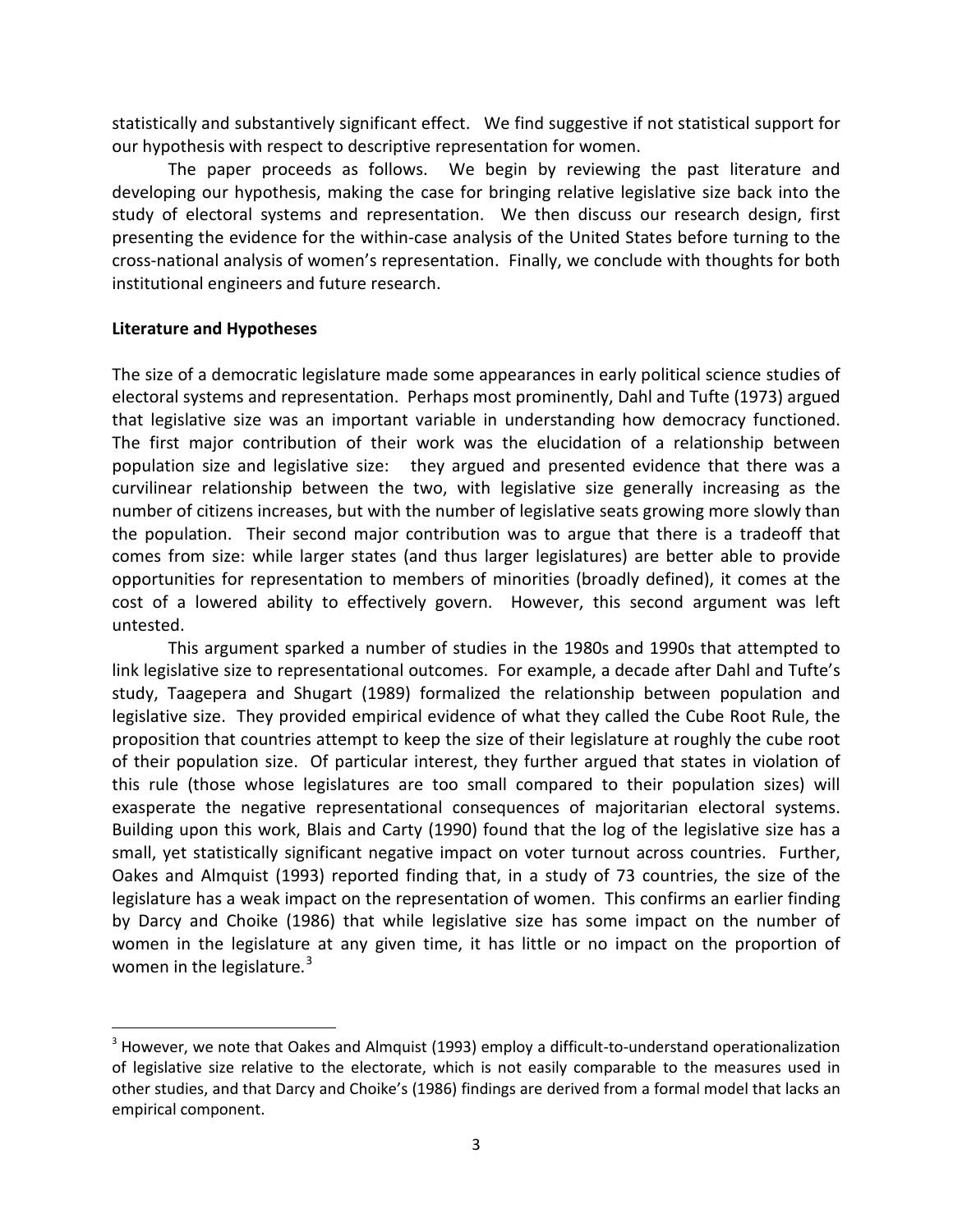Arend Lijphart has provided perhaps the most recent deep, theoretical discussion about the relationship between legislative size and representational outcomes. In his 1994 work, *Electoral Systems and Party Systems*, Lijphart used legislature size as the fourth major dimension of electoral systems, claiming that "if electoral systems are defined as methods of translating votes into seats, the total number of seats available for this translation appears to be an integral and legitimate part of the systems of translation" (Lijphart 1994, 12). In particular, he argued that "there can be no doubt that assembly size can have a strong influence on proportionality" (Ibid.). While the results of his study were somewhat inconclusive, he was able to find statistically significant relationships between a change in legislative size and both disproportionality and party system size.

In recent years, the few studies that have made use of the size of the legislature as a variable have focused on linking it to policy (as opposed to representational) outcomes, particularly government size and government spending. For example, Gilligan and Matsusaka (2006) found evidence that larger legislatures are more susceptible to a policy bias in favor of non-majority groups, which they claim can slow down government functioning, while Fiorino and Ricciuti (2007) found that in Italian provinces, legislative size is positively correlated with government spending. Another example is Pettersson and Lidbom (2012), who conducted a natural experiment and found an inverse relationship between legislative size and government size, with larger legislatures seemingly leading to smaller governments.

Yet all in all, this is a small literature. Even by 1967, Douglas Rae was bemoaning the treatment of this political institution in empirical political science, calling it a "generally neglected variable" (11[4](#page-3-0)-125) in the study of electoral systems.<sup>4</sup> The more recent electoral systems literature certainly bears this out: with the exception of Lijphart (1994), studies of electoral systems almost invariably zero in upon the district structure and electoral formulae. For example, quantitative studies seeking to tap into the distinction between majoritarian and proportional representation electoral systems operationalize the broader concept of 'electoral system restrictiveness' using the logged average district magnitude (e.g., Cox 1997; Clark and Golder 2006; Golder 2006; Hicken and Stoll 2011, 2013), in which legislative size features at best indirectly. And in 1999, Lijphart argued that for legislatures of over 100 members, size becomes relatively unimportant as a variable of interest. In short, while the size of legislatures was a political institutional variable that received some attention in earlier decades, since the 1990s, it has received little---and of the more recent works that incorporate it, the focus has shifted away from democratic representation.

This is surprising, particularly in light of three trends in the literature. First, there has been a recent surge of interest in both the causes and consequences of the extent of democratic representation enjoyed by traditionally underrepresented social groups, such as women and minorities (e.g., Rule and Zimmerman 1994; Phillips 1995; Young 2000; Htun 2004; Bird 2005; Kittilson 2008; Krook 2009; Halpin 2010; Stoll 2013). However, although the size of the legislature has seemingly obvious representational implications, as suggested by the early

<span id="page-3-0"></span><sup>&</sup>lt;sup>4</sup> Yet in the very same work in which he made this claim, he neglected to include legislative size in his own broader study of electoral system impacts.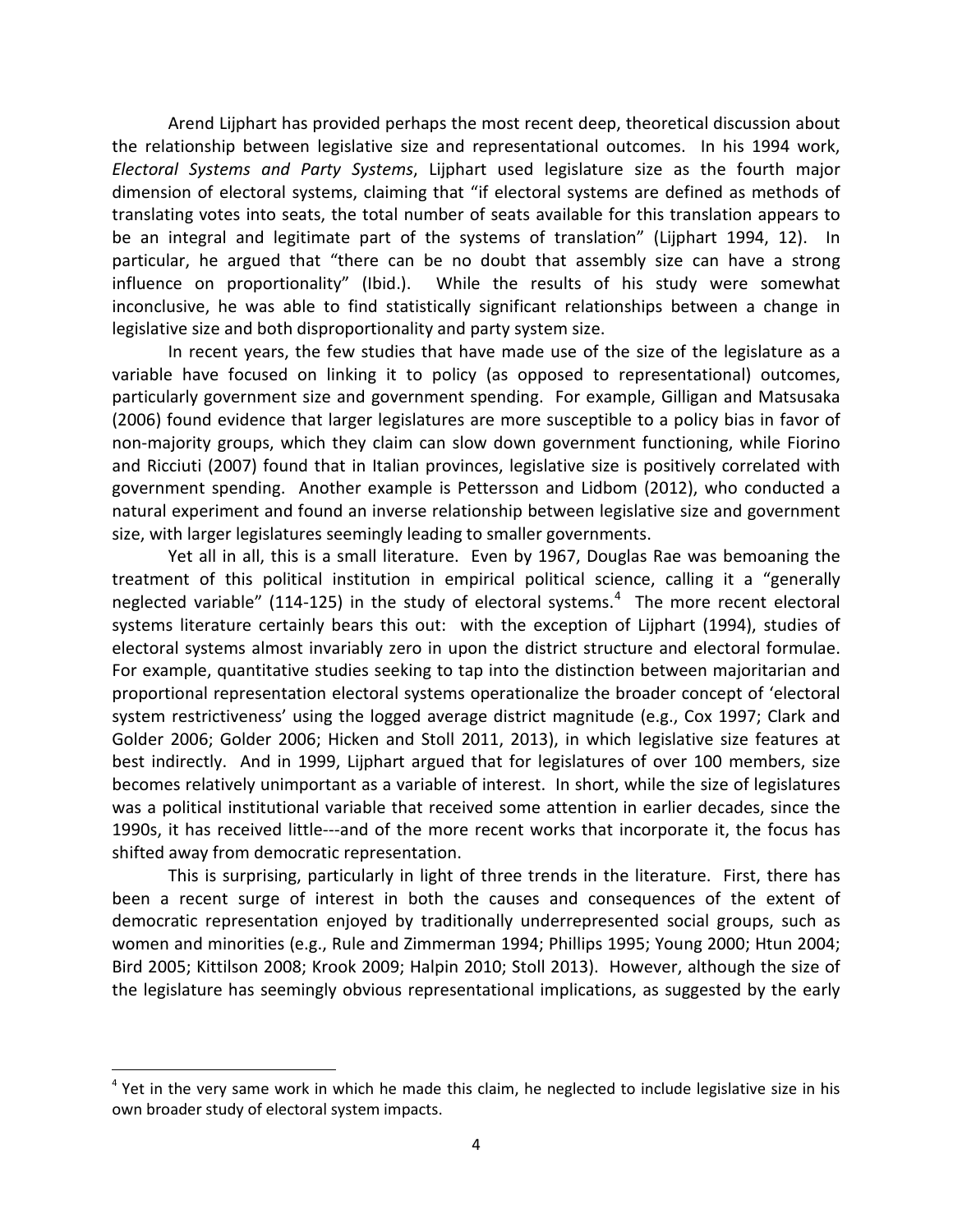literature, these more recent studies have shown little interest in it.<sup>[5](#page-4-0)</sup> Second, there has also been a recent surge of interest among scholars, practitioners, and politicians in the use of special electoral institutions designed to facilitate descriptive representation, such as reserved seats and quota systems (e.g., Htun 2004; Jones 2009; Bird 2014). If the size of a state's legislature can also facilitate (or hinder) descriptive representation, then it deserves to be discussed alongside of these other electoral institutions. One obviously important consideration is the relative costs and benefits of the different institutional mechanisms; might it be the case that increasing the size of the legislature is a simpler way to bolster the representation of traditionally underrepresented groups than complex (and controversial) reserved seat or quota systems? Third, several scholars have recently drawn attention to the fact that the details of electoral systems, such as how elections are administered (e.g., Norris 2014), district boundaries are demarcated (e.g., Grofman and Handley 2008; Stoll 2013), and seats are distributed across districts (e.g., Kedar, Harsgor, and Scheinerman 2013), have a major impact upon a number of political outcomes. Yet aside from brief remarks by a few scholars, $6\%$  $6\%$ the study of the size of the legislature---which surely should be considered a feature of the electoral system, for the reasons eloquently laid out by earlier scholars such as Lijphart (1994)-- -has not been resuscitated in these studies.

Accordingly, in light of these trends, if the size of the legislature, an oft-overlooked "detail" of the electoral system, indeed has important representational consequences, then surely it is time to bring this institution back into the electoral systems and representational literatures. This is our primary argument here: that we should turn our collective lenses upon the variable of legislative size. As a discipline, scholars of electoral and party systems have made great strides in linking other features of the electoral system---such as the district magnitude---to consequential representational outcomes, such as party system size and descriptive representation. It is understandable that the scholarly focus has been on these other, obviously consequential, electoral institutions for a number of years. But now it is time to study the size of the legislature itself.

In this paper, we attempt to take a first step in this direction by considering how the size of democratic legislatures shapes the descriptive representation of traditionally underrepresented social groups. Our secondary argument, building upon our general "call to action", is that larger legislatures, all else being equal, will lead to better descriptive representational outcomes, especially for traditionally underrepresented groups. This is the assumption that underlies most of the early political science literature that drew a linkage between the size of a country's population and the size of its legislature.

The logic behind this hypothesis is straightforward. To illustrate, assume a reasonable amount of social diversity, which generates demands for the representation of different social groups. Now consider a legislature with only a single seat. This seat will almost invariably go to

<span id="page-4-0"></span> $<sup>5</sup>$  In those studies seeking to provide political institutional explanations for descriptive representational</sup> outcomes, the focus has instead been upon electoral system restrictiveness itself, as well as upon other electoral rules such as quota systems (discussed below). See, for example, Rule and Zimmerman (1994) and Jones (2009).

<span id="page-4-1"></span> $6$  See, for example, some of the concluding remarks in Stoll (2013), as well as some posts by Matthew Shugart on his "Fruits and Votes" blog in the mid- to late 2000s.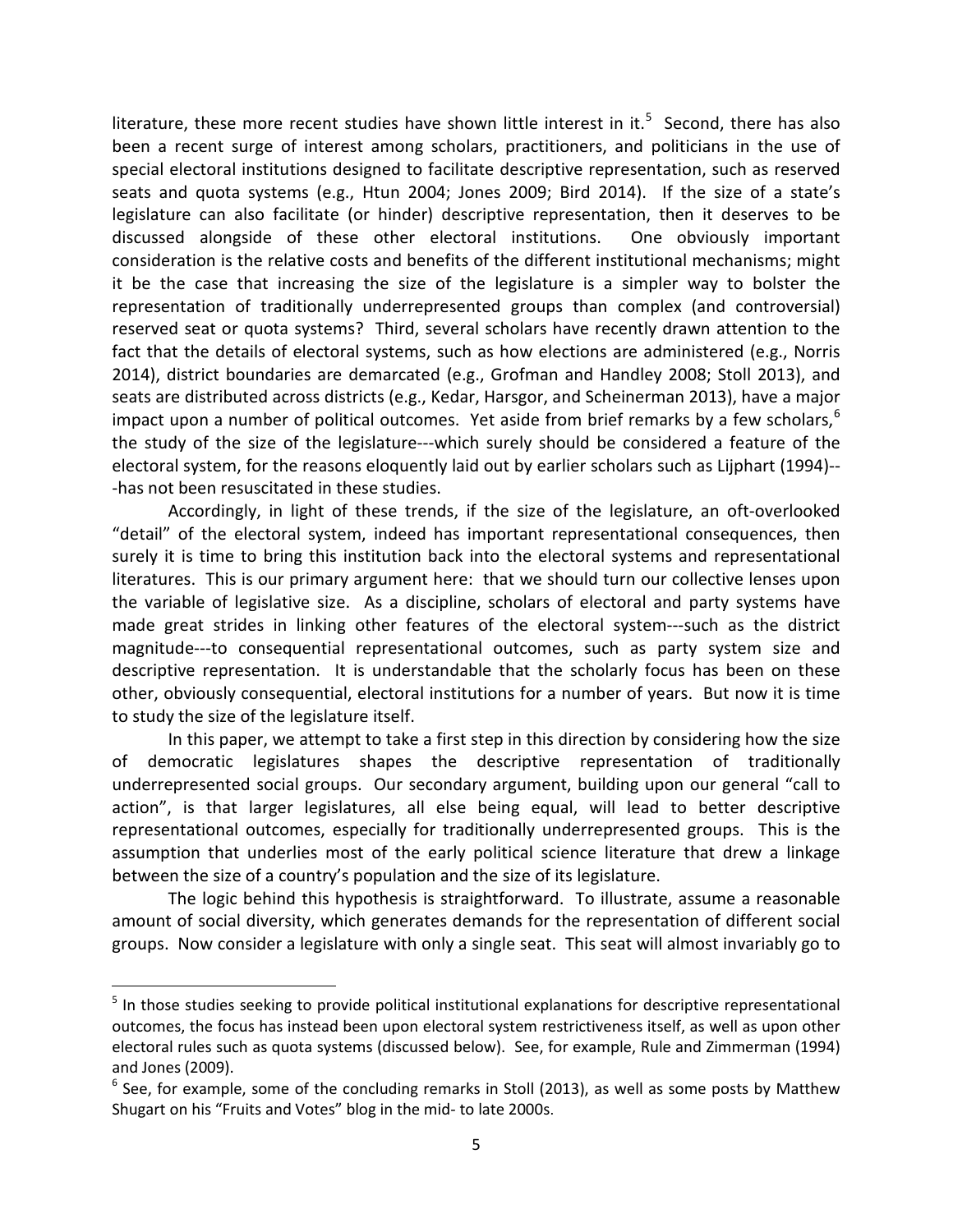the majority group, shutting out minorities. By way of contrast, when the legislature has many seats, it is possible that smaller, minority groups will win some of those seats. To illustrate further with a less extreme example, consider a legislature with a proportional representation electoral system. If there are more seats in the legislature, ceteris paribus, there will either be more seats in the electoral districts or more electoral districts (or some combination of the two). If the former, this means that the translation of votes into seats will be more proportional, and hence that more seats will be mechanically awarded to smaller minority groups, which in turn will encourage more in the way of smaller minority groups to demand representation. If the latter, a situation that will also obtain under a majoritarian electoral system, this means that electoral districts will encompass fewer people, and hence that more small minorities (especially geographically concentrated ones, such as many ethnic minorities) will command larger shares and perhaps even a majority of some districts' electorates, facilitating their securing representation. Further, smaller districts where legislators represent fewer people should produce lower stakes elections, which require less campaign infrastructure and financing.<sup>[7](#page-5-0)</sup> This, in turn, should help to open the door to marginalized, underrepresented groups.<sup>[8](#page-5-1)</sup> In short, there are a variety of different possible mechanisms by which a larger legislature may bring about better descriptive representation.<sup>[9](#page-5-2)</sup>

Of course, descriptive representation is not the only way to understand democratic representation. A broader understanding encompasses factors ranging from the strength of constituency ties to the quality of substantive representation. And in fact, we can think of reasons to expect the size of a democracy's legislature to have an even stronger impact upon these other facets of representation. Yet descriptive representation is important for all of the reasons laid out by a long line of scholars from Pitkin (1967) to Phillips (1995), and it is more easily operationalized. Hence, we believe that it is a good place to start with bringing the size of the legislature back into the study of democratic representation.

#### **Empirical Analysis of the Effects of Legislative Size on Descriptive Representation**

To empirically explore the effects of legislative size on descriptive representation, we study two traditionally underrepresented social groups: a racial minority, African Americans in the United States, and women. This research design enables us to see if the effect of legislative size might be conditional upon the type of social group. For African Americans, the analysis is a within-

<span id="page-5-0"></span> $<sup>7</sup>$  To illustrate, compare the amounts of money, campaign staff, and other resources involved in elections</sup> to the United States Senate (where the electoral district is an entire state) to that involved in elections to the United States House (where the electoral district is usually a part of a state).

<span id="page-5-1"></span><sup>&</sup>lt;sup>8</sup> For example, a major study of women's political underrepresentation in the United States finds women's reluctance to put themselves forward as candidates to be rooted in factors such as a dislike of routine campaign activities and the perception that competitive political environments (which require greater levels of campaign activities such as fundraising) are biased against them (Fox and Lawless 2005). This suggests that lower stakes, smaller scale elections, with reduced levels of campaign activities and a more local focus, should encourage women to step forward as candidates.<br><sup>9</sup> We note that some of these mechanisms may matter more for some types of social groups than for

<span id="page-5-2"></span>others. However, in this paper, our goal is neither to explicate the possible mechanisms in detail nor to formally empirically test them. This is a task that we leave to future work.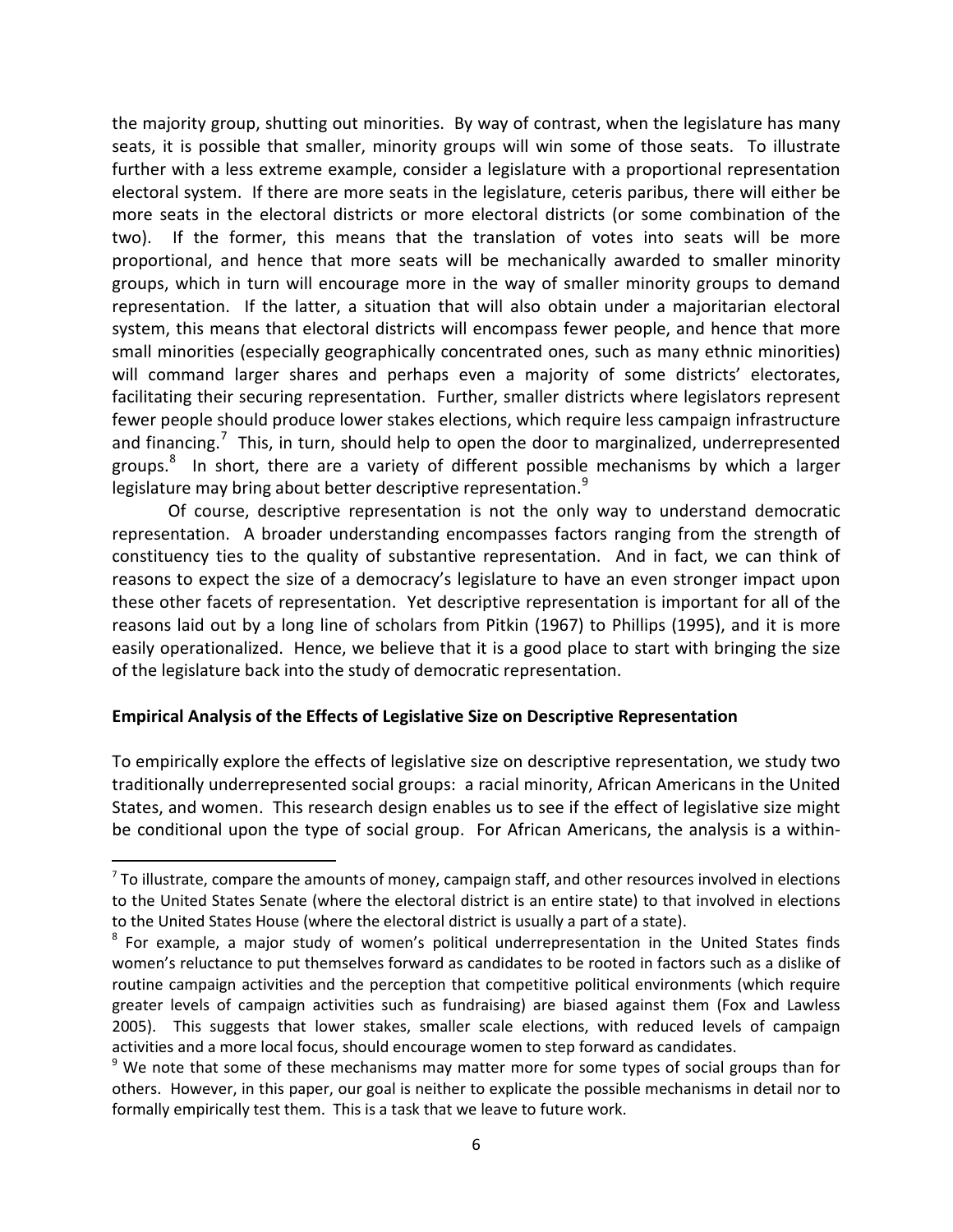case analysis of the United States at the state level, which additionally includes a time dimension. For women, we triangulate our findings by combining a cross-sectional analysis of women's representation in the United States at the state level with a cross-national analysis of women's representation in all minimally democratic countries. A cross-national analysis of minority representation is unfortunately not possible because the identity of minority groups varies from country to country.<sup>10</sup>

### *Evidence from the United States*

For the first part of our empirical analysis, we analyze both women's and African American descriptive representation in state legislatures in the United States. The advantage of this kind of within-case analysis of the United States is that it enables us to control for a variety of cultural and institutional factors. For example, with rare exceptions, states have used restrictive (majoritarian) electoral systems during the period studied.<sup>11</sup> At the same time, the within-case analysis provides us with great variation in both the key independent variable of legislative size and the dependent variable of descriptive representation. To illustrate regarding legislative size, there has been a dramatic increase in the persons-per-seat ratio, the measure of the relative size of the legislature discussed earlier, at both the federal and state levels over time, as shown in Figures 1 and 2. There are also dramatic differences from state to state, as Figure 2 also shows for four states selected for the collective variation they display.<sup>[12](#page-6-2)</sup> Moreover, the United States serves as a "tough" test for our hypothesis because of its restrictive electoral system, which the literature has long viewed as unfavorable to minority and women's representation. If legislative size manages to boost the descriptive representation of these groups at the state level in the United States, surely we might also expect it to have a positive impact elsewhere.

### *Variables and Data: African American Descriptive Representation*

Our dependent variable is the percentage of black state representatives.<sup>[13](#page-6-3)</sup> To calculate this variable, we collected data from both primary and secondary sources on the number of blacks

<span id="page-6-0"></span> $10$  This is why all existing studies of minority descriptive representation consist of single-country case studies (e.g., Rule and Zimmerman 1994); cross-national quantitative analyses are invariably of women's representation.

<span id="page-6-1"></span><sup>&</sup>lt;sup>11</sup> While some states have used multi-member districts to elect the lower chambers of their state legislatures, a practice that was common in the past but that has declined over time, most of these mutli-member districts have been of a small magnitude. They can accordingly be viewed as majoritarian systems. In future iterations of this project, we will nevertheless control for the use of multi-member districts and other special features of state electoral systems.

<span id="page-6-2"></span> $12$  This data is discussed in greater detail in the following section.

<span id="page-6-3"></span> $13$  An alternative operationalization, which is more appropriate for use in a regression model because it is unbounded on the real line, is to take the natural log of this percentage, after adding (following convention) 0.5 to cases with a value of 0.0. Because similar results are obtained when using this alternative measure, we report results using the more easily interpretable simple percentage in what follows.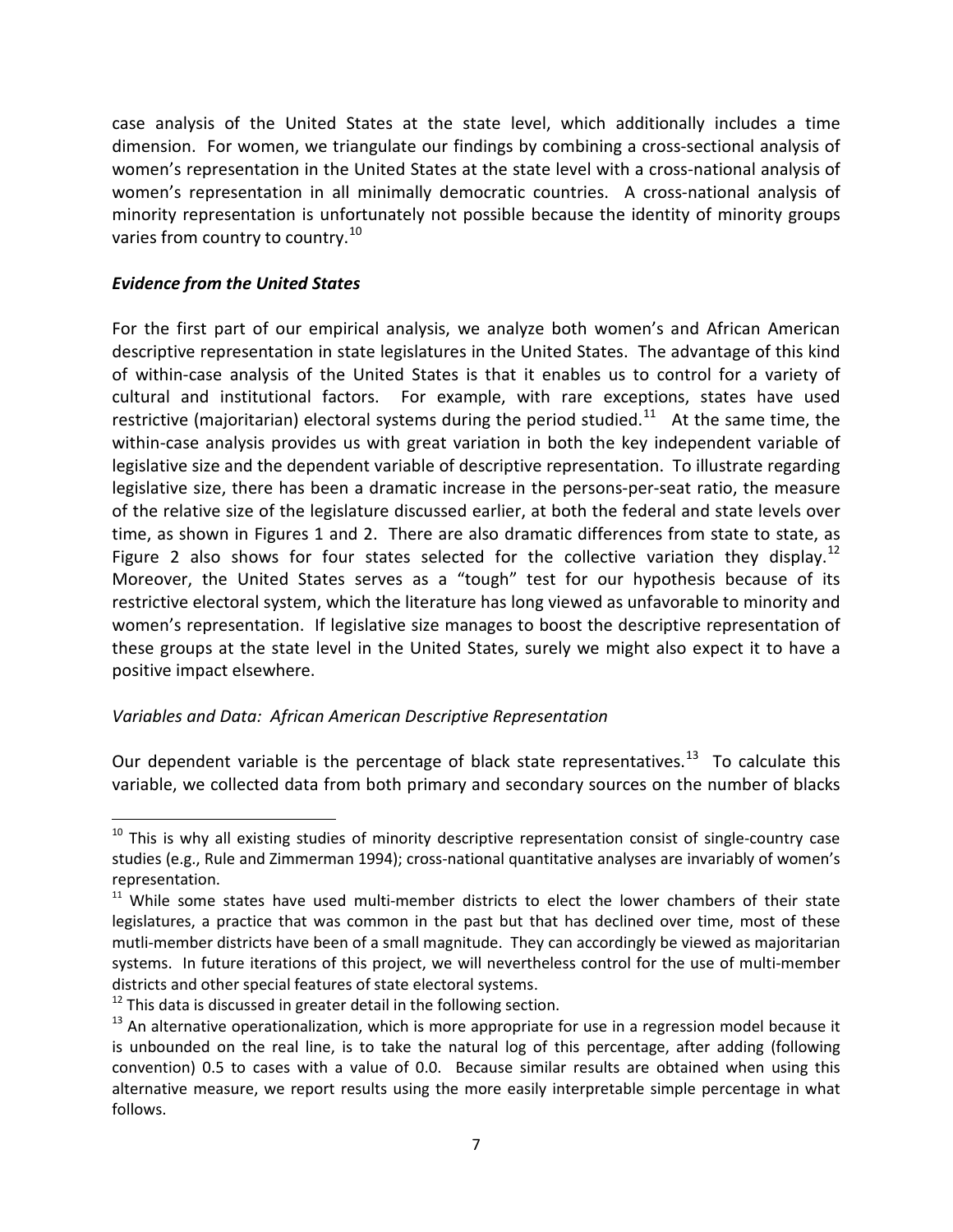elected to seats in the lower or only chamber of state legislatures.<sup>[14](#page-7-0)</sup> We then divided this number by the number of seats in the lower or only chamber of state legislatures, data for which is taken from Dubin (2007). The resulting percentage ranges from zero (which is also the first quartile and the median, although the mean is 2.1 percent) to a maximum of sixty-five percent in South Carolina following the 1872 election.

Our key independent variable is the relative (to the electorate) size of the lower or only chamber of the state legislature. A natural measure of this concept is to divide the state's theoretical electorate, which is the part of the population that is enfranchised at the time of the election (based on an individual's age, sex, and race), by the total number of seats in the lower or only legislative chamber.<sup>[15](#page-7-1)</sup> In earlier sections of this paper, we have called the resulting statistic the persons-to-seat ratio. For example, a ten seat legislature in a state with 100 people has a persons-to-seat ratio of ten, which means that every legislator (assuming districts that are equal in population) has a constituency of ten persons. It is important to use the legislature's relative size, instead of its absolute size, because it is only the relative size that captures how large any one legislator's constituency is, and hence taps into the theoretical insight that there may be a relationship between how many people a legislator represents and representational outcomes. However, in all of the models that follow, we instead use the reciprocal of this measure, the seats-to-person ratio, due to the sheer magnitude of the numbers involved in the persons-to-seat ratio.<sup>[16](#page-7-2)</sup> Returning to the prior example (the ten seat legislature in a state with 100 people), there is one seat for every ten persons, yielding a seat-to-persons ratio of 0.10. Data on the number of legislative seats is again taken from Dubin (2007), while data on the theoretical electorate, compiled from census data, is taken from Stoll (2013).

<span id="page-7-0"></span><sup>&</sup>lt;sup>14</sup> Our primary sources included publications of state legislatures itself, such as class photos, membership rosters and data compilations; publications by other state agencies, such as the Texas State Library and Archives Commission; and publications of state legislative black caucuses. Secondary sources include publications by the Joint Center for Political Economic Studies, such as the National Roster of Black Elected Officials; the National Conference of State Legislatures; scholarly studies; newspapers; and more. Official state data was privileged over other sources. Where possible, replacements to originally elected members were not counted, but the available data did not always allow for this distinction to be made. These are the same sources used by Stoll (2013), who collected similar data on the black share of the two major parties' legislative contingents, and to whom we refer those who are interested in further details about the data collection process. Our focus is upon the lower chambers of bicameral legislatures because black representation in the upper chambers has always, with the exception of Georgia during the Second Reconstruction, either mirrored or lagged behind it.

<span id="page-7-1"></span><sup>&</sup>lt;sup>15</sup> Using the resident population instead of the theoretical electorate as the numerator yields even stronger (more statistically and substantively significant) results. However, given our focus upon descriptive representation and representational outcomes more generally, we believe that focusing upon the persons who are actually eligible to vote (and hence usually eligible to hold office) is the most defensible choice.

<span id="page-7-2"></span><sup>&</sup>lt;sup>16</sup> For example, the largest person-to-seat ratio is found in California in 2006: 329,000. By way of contrast, our other variables measure at most in the thousands. We note that logging this variable to reduce the magnitude and hence the influence of these large numbers yields similar results to the measure that we have chosen to adopt, the seats-to-person ratio.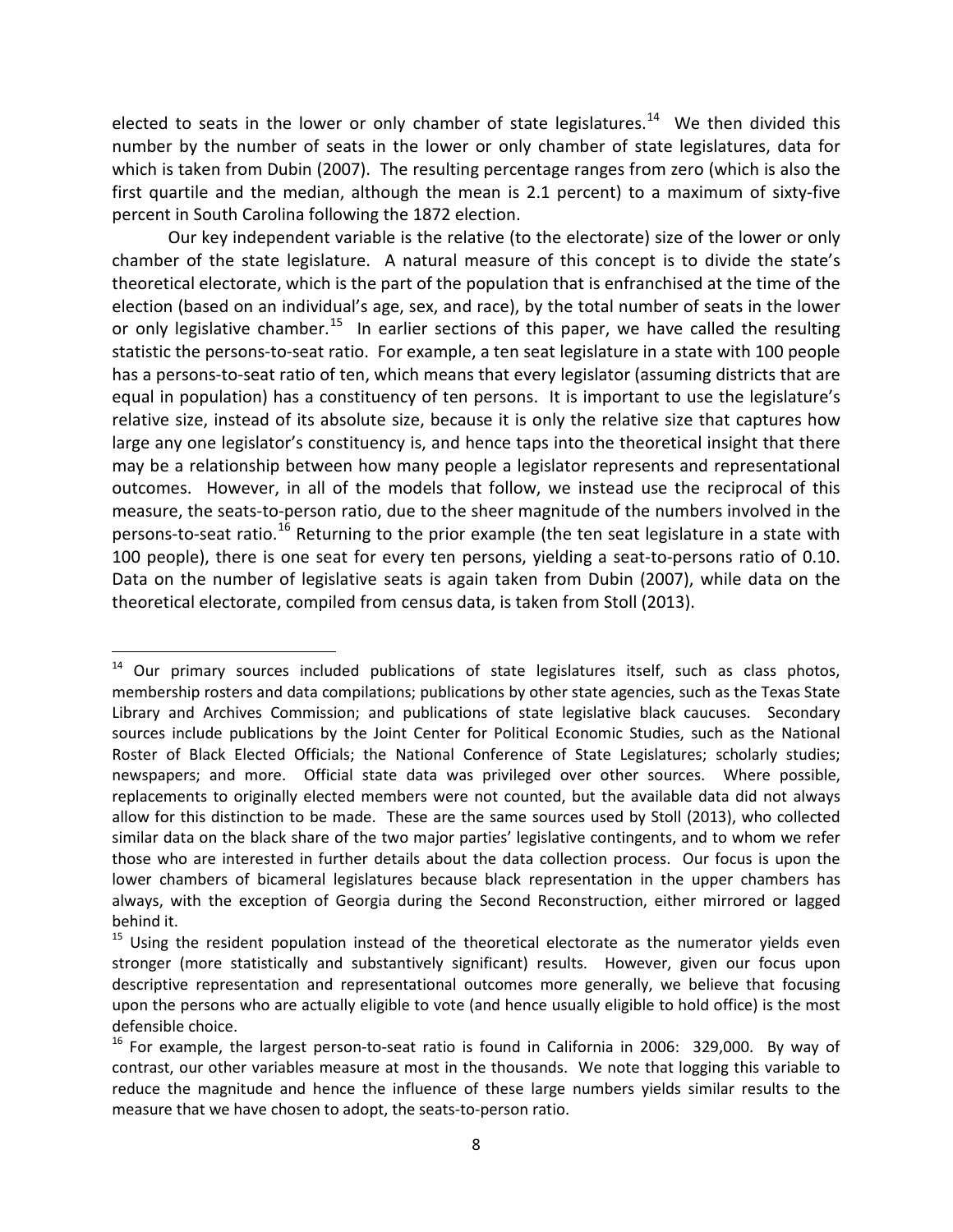We also incorporate three additional variables in our models. First, the larger the black share of the population eligible to vote (as usual, based on the characteristics of sex, race, and age) at the time of a given election, the more blacks should be elected to the state legislature.<sup>[17](#page-8-0)</sup> We therefore control for the black share of the (theoretical) electorate in our first model, which we label Model 1. However, it alternatively seems plausible that the effect of an increase in the relative legislative size on African American descriptive representation will depend upon the African Americans share of the theoretical electorate. Specifically, relative legislative size should have a greater impact where and when African Americans constitute a larger share of the electorate. This suggests that an interactive instead of an additive specification is needed. Accordingly, in a second model, which we label Model 2, we interact the seat-to-persons ratio with the black share of the electorate. Data on the black share of the electorate is again taken from Stoll (2013).

Second, black representation has generally (although not always) increased over time, first with black enfranchisement following the Civil War and later with the Civil Rights Movement. We accordingly control for the election year in both models.

Third, to account for the possibility of a coattails effect running from federal to state elections, we control for the black share of a state's federal representatives (i.e., the percentage of a state's House delegation that is black) in both models. Data for this variable is taken from Stoll (2013).

Fourth, to account for the many unmeasured and relatively stable features of states that might shape African American descriptive representation, such as political culture, we include fixed effects for states in all models. We note that F-tests for the nested models support the inclusion of state fixed effects.

The cases are all state legislative sessions of the only or lower chamber resulting from elections between 1860 and 2006. For the 50 states, there are 3492 such sessions. We are missing data for a mere six of these sessions, leaving 3486 sessions in total to use for estimating Models 1 and 2.

### *Variables and Data: Women's Descriptive Representation*

Our dependent variable is the percentage of state representatives who are women. As with African Americans, data on the number of seats in the only or lower legislative chamber is taken from Dubin (2007), while data on the number of women representatives in that chamber is taken from the Center for the Advancement of Women in Politics at Rutgers University.

Our key independent variable, relative legislative size, is as before: the seat-to-persons ratio. We include several other control variables. The first is the percentage of a state's federal representatives (i.e., the state's House delegation) who are women. Analogous to the African American models, we include this variable to account for the possibility of a coattails effect running from federal to state elections. The second is a set of dummy variables for region. This enables us to account for unmeasured regional characteristics, particularly related to political history and culture, that might shape women's representation. Following standard practice, we

<span id="page-8-0"></span><sup>&</sup>lt;sup>17</sup> Controlling for the black share of the population, instead of the black share of the theoretical electorate, yields similar results.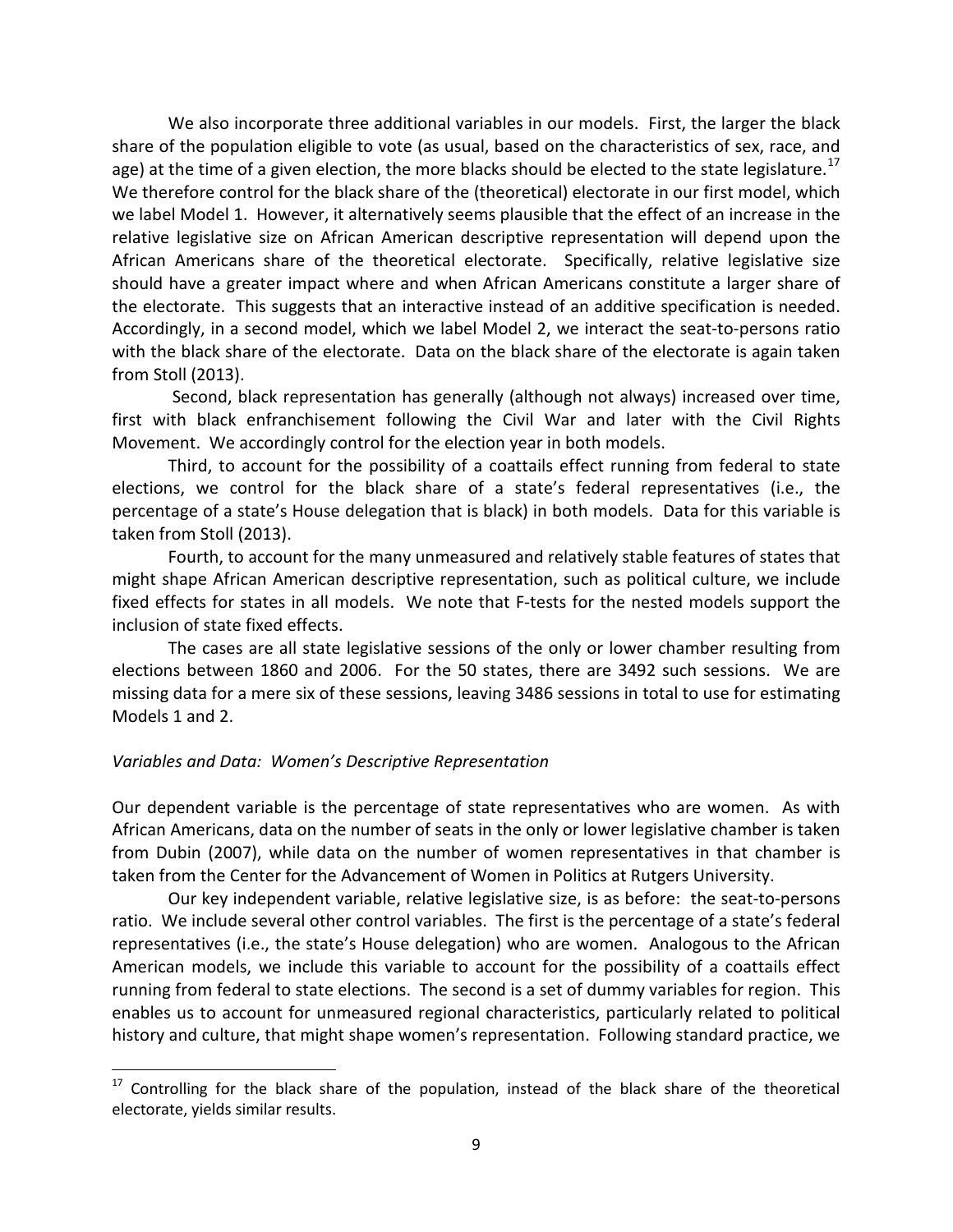divide the country into four regions: the west, south, mid-west, and north-east, with the west serving as the omitted (baseline) region.

The cases are a cross-section of state legislative sessions of the only or lower chamber.<sup>[18](#page-9-0)</sup> Specifically, we take either the state legislative session that resulted from the 2006 election or the closest preceding election, if there was not an election in 2006. Because we are missing data on three cases, there are a total of 47 cases that are used to estimate our women's representation model, which we label Model 3.

#### *Results and Discussion*

Estimation is using ordinary least squares (OLS) regression. For Models 1 and 2, robust Newey-West (1987) standard errors are reported to address both the heteroskedasticity and autocorrelation that is present within the data. $^{19}$  $^{19}$  $^{19}$  Table 1 presents the estimated coefficients and standard errors for the three subnational United States models.

We see in this table that the evidence generally supports our hypothesis that legislative size matters. In the two additive specifications (Models 1 and 3), the sign on the seat-topersons ratio is positive. This means that as the seat-to-persons ratio increases, i.e., as the number of people represented by a single legislator decreases, the descriptive representation of these two traditionally underrepresented groups---as measured by their share of the seats in the lower or only chamber of the state legislature---is predicted to increase, ceteris paribus. For African Americans, this effect is statistically significant at conventional levels, while for women it only narrowly falls short of conventional levels of statistical significance using the appropriate two-sided test (p=0.060). Moreover, both effects are substantively significant. For example, increasing the seat-to-persons ratio from the observed minimum to the observed maximum (which yields the maximum predicted effect) is predicted to increase the black share of state representatives by seven percentage points and women's share by nine percentage points. These are certainly substantial real-world effects.

Similarly, the interactive model specification (Model 2) also supports our hypothesis. While the interaction term falls short of conventional levels of statistical significance, it does so only narrowly (p=0.11, two-sided test). Given the prima facie plausibility of the argument that the effect of relative legislative size should depend upon the African American share of the electorate, it is worth taking the interactive model seriously despite this statistical shortfall. Of

<span id="page-9-0"></span><sup>&</sup>lt;sup>18</sup> Because data was not available with consistency prior to 1985, and because changes in a state's legislative size after 1985 are few, we chose to use a cross-sectional analysis rather than a time series cross-sectional one.

<span id="page-9-1"></span><sup>&</sup>lt;sup>19</sup> Beck and Katz (1995) also raised the issue of cross-country contemporaneous correlation in the context of time series cross-sectional models. However, this problem seems less likely to surface in our *electoral* as opposed to their political economy data. Moreover, it is difficult to obtain a good estimate of the contemporaneous correlation when there are no common time periods across all units, as is the case in our data set. This makes their panel corrected standard errors inappropriate for use here. We do not make use of the increasingly popular country-clustered robust standard errors because Kezdi (2004) has shown this estimator to be biased when the number of clusters (countries) is less than fifty, and we have only fifty clusters (right at the threshold of bias) with which to work. However, we note that when employing the country-clustered estimator, we obtain similar findings.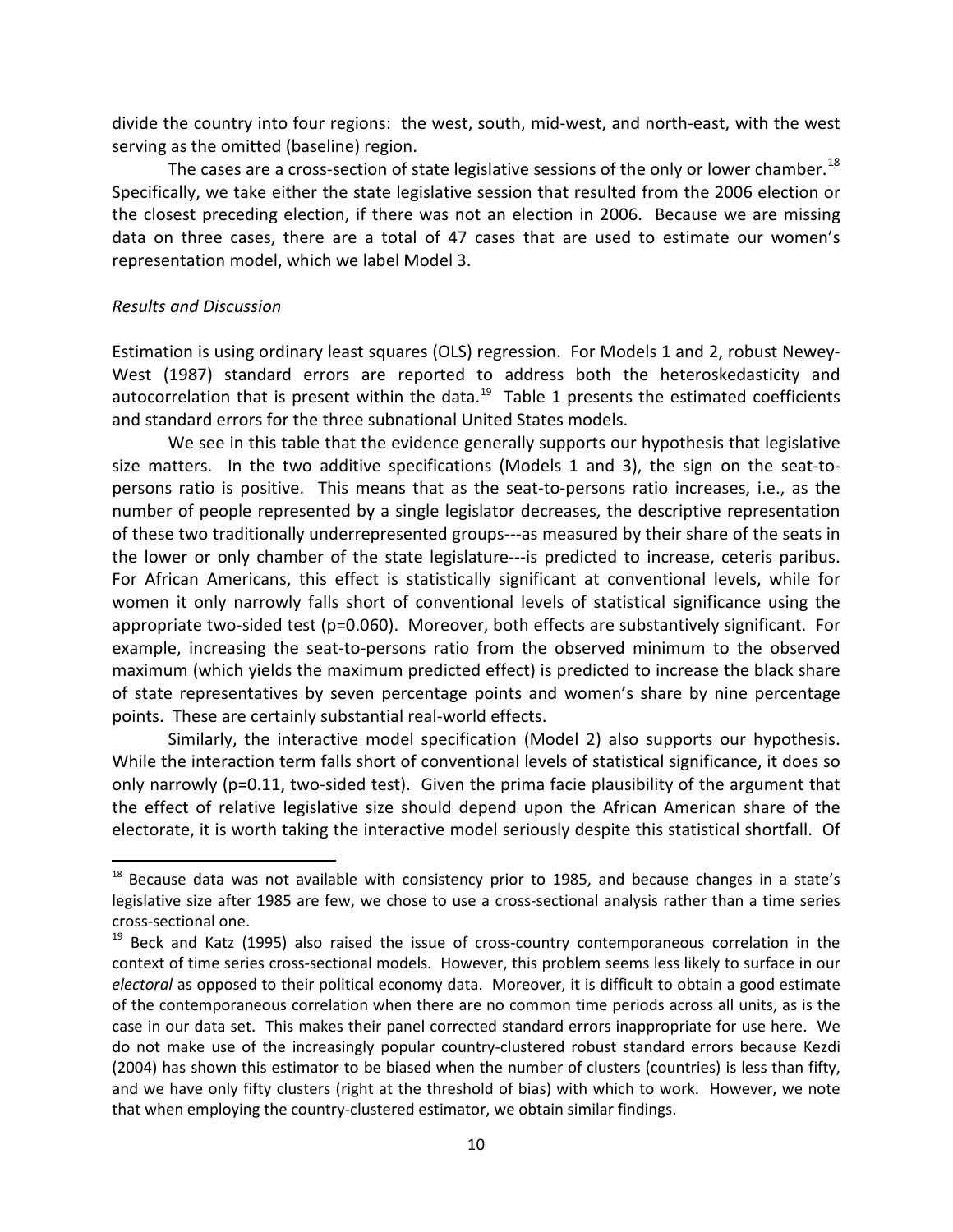course, to determine the effect of relative legislative size for this model, we must calculate its marginal effect. Figure 3 presents these estimated marginal effects over the observed range of the conditioning variable, the black share of the electorate. We see from this figure that the estimated marginal effects are always positively signed and statistically significant, providing strong support for the hypothesis. Moreover, because the interaction term is positively signed, the effect of an increase in legislative size is predicted to become larger as the African American share of the electorate increases, as we speculated should be the case. This can be seen in Figure 3 by the upward slope to the marginal effects line. Finally, the estimated marginal effects are also substantively significant. As before, using as our yardstick an increase in the seat-to-persons ratio from the observed minimum to the observed maximum, the predicted increase in the black share of state representatives is a whopping thirty-five percentage points, which not surprisingly comes when the black share of the electorate is at its maximum.

To briefly discuss the findings regarding the control variables, first, we see that for both women and blacks, there is some evidence of a coattails effect: the federal representatives variable is positively signed in all models, which means that the greater the percentage of the state's federal House delegation that is from the group, the greater the percentage of the state legislature's lower chamber that also belongs to the group. However, the variable is only statistically significant for blacks. Second, as expected, the passage of time has increased black descriptive representation in state legislatures: this variable is both statistically and substantively significant. Third, also as expected, the black share of a state's electorate is both statistically and substantively significant, with an increase in the black share of the electorate predicted to increase the black share of the state's lower legislative chamber. Fourth, with respect to women's representation, we see that all regions fare worse than the west, the omitted baseline category, although the difference is only statistically significant for the South and the Midwest.

### *Cross-national Evidence*

Finally, to triangulate this evidence drawn from the United States, we also explore the relationship between relative legislative size and descriptive representation in cross-national perspective. This provides needed external validity. As we earlier noted, this is unfortunately a practically impossible undertaking with respect to minorities. However, it is possible to do with respect to women. Accordingly, below, we provide evidence drawn from a cross-section of recent legislative election results from all minimally democratic countries about how legislative size shapes the representation of women. Previous studies that have explored the link between women's representation and legislative size, as discussed earlier, have either been non-empirical in nature or have used problematic operationalizations of legislative size. Of particular note, this analysis includes variables designed to measure other institutional mechanisms that the literature has identified as facilitating representation, such as the existence of mandatory quotas. This enables us to conduct the most rigorous comparison of the relative importance of these various electoral institutions to date.<sup>[20](#page-10-0)</sup>

<span id="page-10-0"></span><sup>&</sup>lt;sup>20</sup> For example, other studies comparing the effect of different electoral institutions, such as Tripp and Kang (2008), do not account for different types of quotas.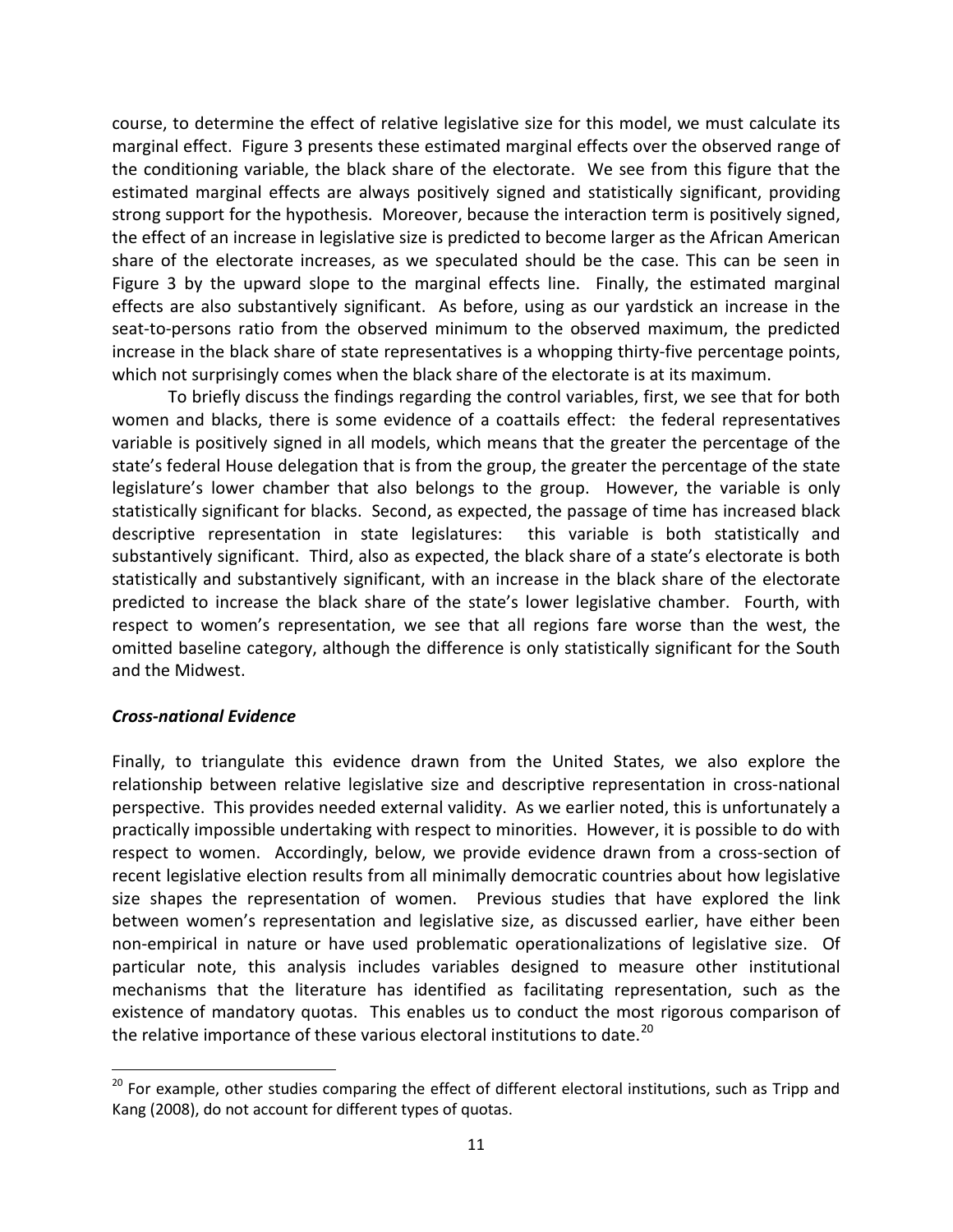#### *Variables and Data*

As before, our dependent variable is the percentage of women in the only or lower legislative chamber, although now our unit of analysis is the national legislature. Data on the number of women legislators and the number of seats in the lower house is taken from the Inter-Parliamentary Union, which provides data on the number of women represented in parliaments around the world reliably from 1997 to the present.

Our key independent variable of legislative size remains operationalized as the seat-topersons ratio. To calculate this variable, we take data on the size of each country's electorate from International IDEA's Voter Turnout Database,<sup>[21](#page-11-0)</sup> and data on the number of seats from the Inter-Parliamentary Union.

We also control for alternative institutional mechanisms that might either facilitate or impede women's representation. These features of the electoral system include its restrictiveness; the existence of mandatory quotas; the existence of voluntary quotas; and the existence of reserved seats. Each is discussed in turn.

Beginning with electoral system restrictiveness, restrictive (i.e., majoritarian) electoral systems have long been viewed by the representational literature as unfavorable to women's representation relative to less restrictive (i.e., proportional) electoral systems (e.g., Rule and Zimmerman 1994). We accordingly operationalize electoral system restrictiveness as is conventional in the quantitative literature using the logged average district magnitude (e.g., Cox 1997, Clark and Golder 2006). The greater the logged average district magnitude, the greater we expect women's share of legislative seats to be.

Mandatory quotas can be expected to have a strong substantive impact on the descriptive representation of women in legislatures, as they mandate that a minimum number of female legislators must be present on party lists (Htun 2004). While the details differ from system to system, generally speaking these mandatory party-based quotas are expected to have a positive impact on the number of women in the legislature. Data on mandatory quotas was found in the database of the Quota Project, which collects cross national data on quota systems for gender representation found worldwide. This variable is dichotomous; states that have adopted a mandatory quota system have been coded `1,' while all other states have been coded `0.'

Voluntary quotas are distinct from mandatory quotas in that parties adopt them without any formal requirement from the state. There is less reason to believe that these institutions should have a strong substantive impact on women's representation, as the details

<span id="page-11-0"></span> $21$  We chose to use the (registered) electorate rather than measures that might be deemed more conventional, such as the voting age population (VAP) or actual turnout, for two reasons. First, actual turnout numbers were more frequently missing than data on the size of the electorate. Second, there were large discrepancies between the registered electorate and the VAP in a number of states. We believe this is due to the method of calculating the VAP, which often is demographic in nature and relies on those actually living in the state. In some countries, particularly developing states and postcommunist states, diaspora populations living abroad are enfranchised, but seem to be missing from the VAP; in others, large numbers of non-citizen residents are counted in the VAP even though they are not enfranchised. As such, it seems more appropriate to use data on the registered electorate.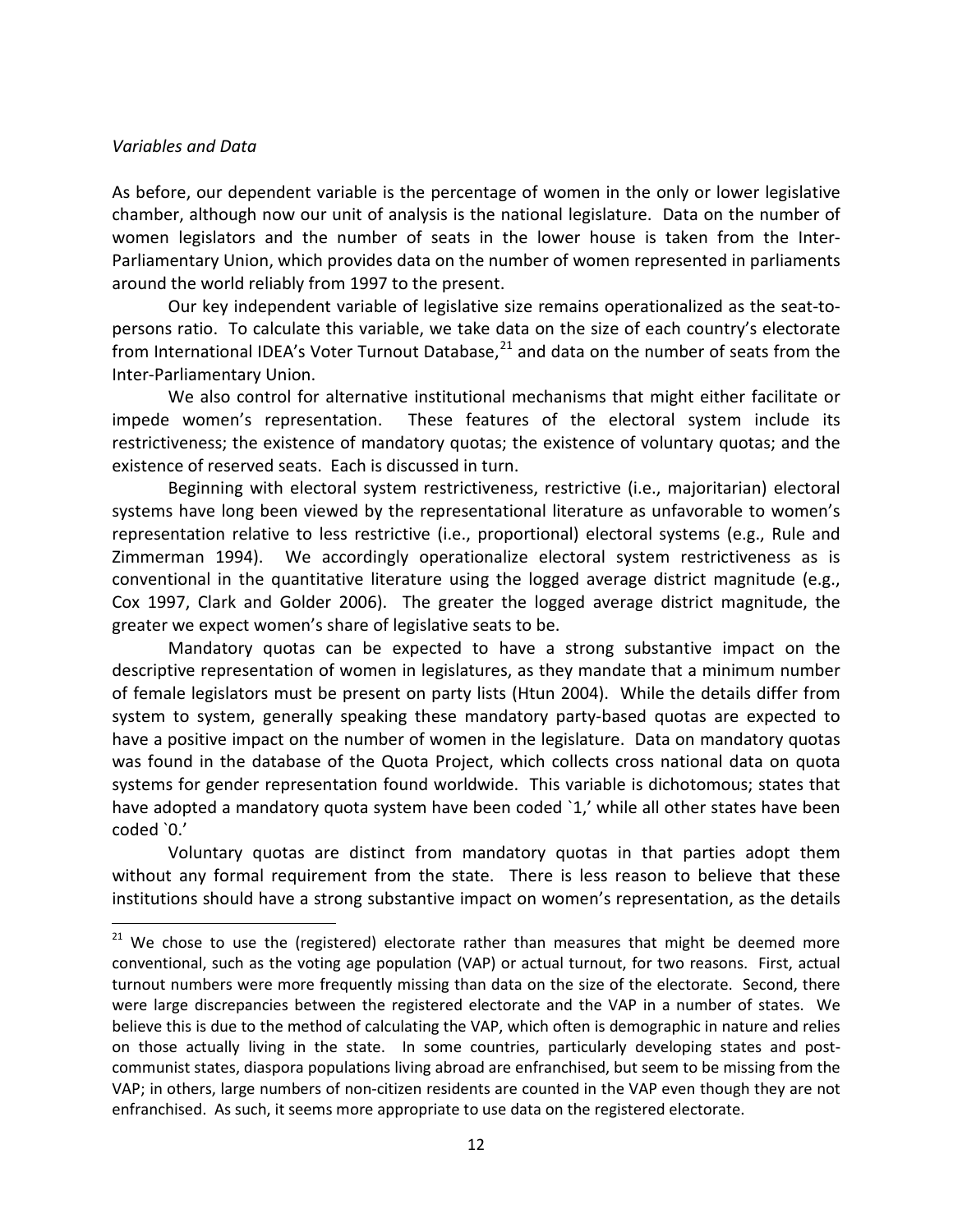of the list quota are more open to party-based interpretation, though studies have shown a statistically significant impact, particularly in Europe (e.g., Tripp and Kang 2008). This data was again taken from the Quota Project. This variable is also dichotomous, with a `1' signifying the presence of voluntary quotas in at least one mainstream party, and a `0' indicating no presence of voluntary quotas.

Reserved seats are distinct from list-based quotas in that they functionally reserve seats in parliament for women. These systems are relatively rare for women, and are generally thought to be less democratic than list quotas, though they are the norm for minority representation (Bird 2014). Again, this variable is dichotomous, with a coding of `1' indicating the presence of reserved seats and a coding of `0' indicating no presence. Data was again drawn from the Quota Project.

Finally, we control for region in order to account for unmeasured regional characteristics (especially religious and cultural ones) that might shape women's representation. We initially used a ten-category regional schema. However, in the name of simplicity, the model presented here only includes dummy variables for the two regions that were statistically significant in the original specification: the OECD countries and Oceania, which consists of the small island states traditionally associated with the Pacific region, but which excludes the two OECD members of Australia and New Zealand.<sup>[22](#page-12-0)</sup>

Our cases are legislative sessions following the election closest to 2010 in all minimally democratic countries, as identified by Bormann and Golder (2013). There are 117 such legislative sessions, although after deleting three cases with missing data, we are left with 114 observations.

### *Results and Discussion*

Table 2 presents the results from estimating the cross-national model of women's representation, which we label Model 4. White's heteroskedastic-consistent robust standard errors are reported to address the heteroskedasticity present in the data.

Most importantly, we see from Table 2 that there is suggestive but not statistical support for our hypothesis from this cross-national analysis. The coefficient on the seat-topersons ratio is positive, as before. The interpretation is therefore that an increase in the seatto-persons ratio, which means that each legislator is representing fewer people, is predicted to increase the percentage of women legislators, ceteris paribus. This finding mirrors that from the United States subnational analysis. However, in contrast to the United States analysis, the variable falls far short of conventional levels of statistical significance. The substantive significance is also limited: increasing the seats-to-person ratio from the observed minimum to the observed maximum is predicted to increase women's share of seats in the lower legislative chamber by only 1.5 percentage points.

 Further, Table 2 shows that with one exception, the other institutional variables all have the predicted signs, are statistically significant at conventional levels, and have a

<span id="page-12-0"></span><sup>&</sup>lt;sup>22</sup> We note that Tripp and Kang (2008) obtain similar results to ours---that a state being in the "Pacific" region is predicted to have a very negative impact upon women's representation---despite defining the region slightly differently (they include Australia and New Zealand).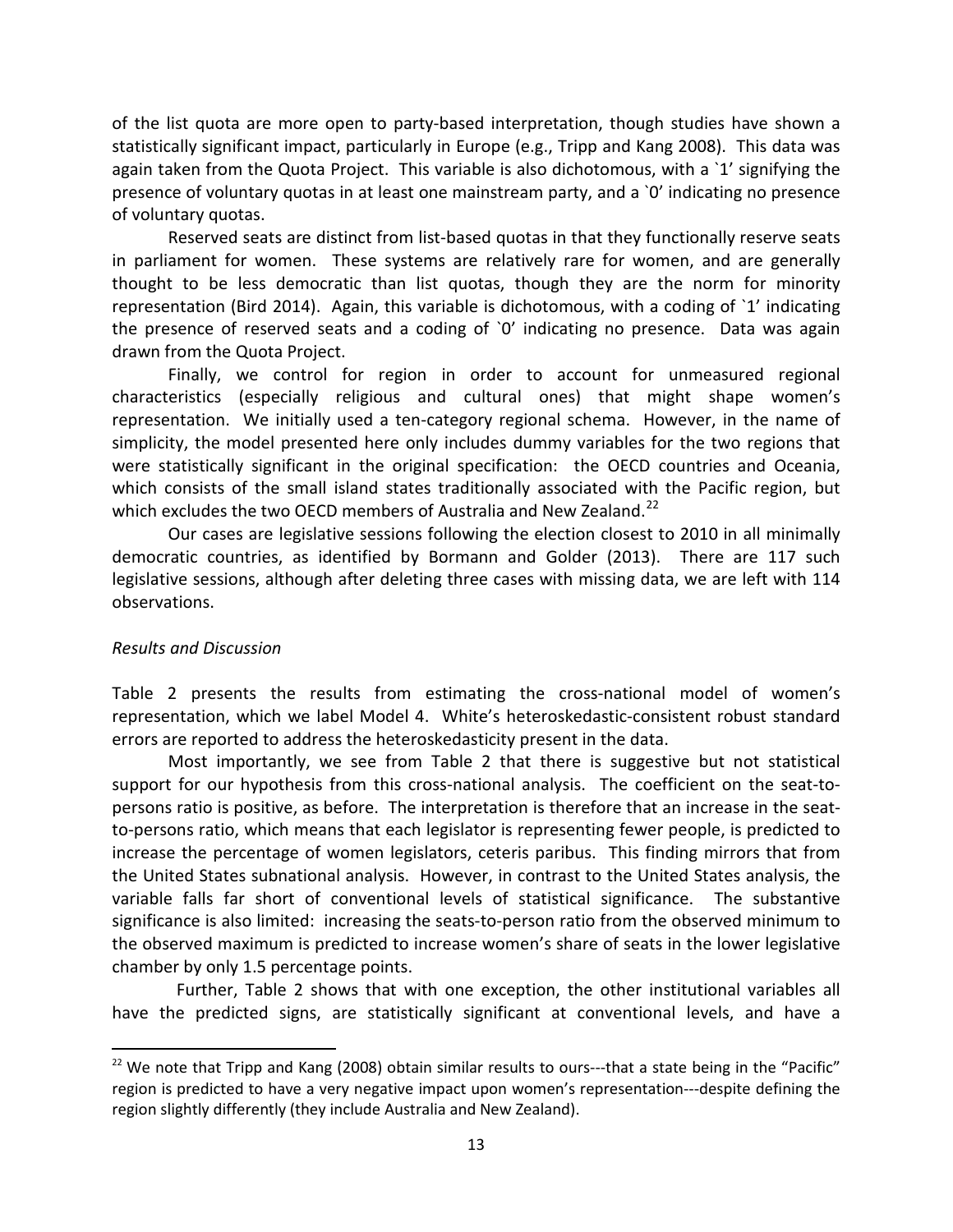substantively significant effect on women's representation. For one, a country possessing a mandatory quota system is predicted to increase women's share of seats in the lower legislative chamber by 6.7 percentage points, while having a voluntary party-based quota system is predicted to yield an increase of only 3.5 percentage points. For another, electoral system restrictiveness itself, the variable that until recently was the literature's primary focus, has only a slightly larger, maximal effect than does instituting mandatory quotas: undertaking the dramatic electoral system reform of switching from first-past-the-post with single member districts to a Ukranian-style proportional representation system with 450 seats is predicted to increase the percentage of women legislators by 7.9 percentage points. Of course, less dramatic and more plausible reforms are predicted to have a much smaller impact. The exception is the existence of reserved seats, which is statistically insignificant and has an even smaller substantive impact than legislative size does. This finding is somewhat surprising, but may be an artifact of the fact that only four states in the sample actually have reserved seats for women, and that three of these four states are borderline democracies (Bangladesh, Burundi, and Pakistan).

#### **Conclusion**

In this paper, we have argued that the size of the legislature, and particularly the number of seats relative to the electorate, is an important variable for understanding representational outcomes for women and minorities. We have tested this hypothesis using subnational data from the United States on African American representation and women's representation, as well as using cross-national data from all minimally democratic countries on women's representation. We find supporting evidence for our hypotheses regarding women and minorities in the United States, and while our findings regarding women's representation at the cross-national level are not statistically significant, they point in the same direction as our subnational results. We believe that a cross-national analysis of minority representation would yield even stronger results, but problems with data availability make this test unfeasible at the present time.

At the most basic level, our findings suggest that legislative size is a substantively significant variable that merits re-introduction into the formal study of the impact of political institutions. The conventional approach at the moment, which focuses discussion on other features of the electoral system such as the average district magnitude, threatens to miss important variation in legislative size, which in turn has implications for a number of political outcomes. It is time to bring the size of the legislature back into the electoral systems and representational literatures. More importantly, our findings suggest that legislative size matters for the representation of historically disadvantaged groups. In light of relatively recent debates about reducing the size of legislatures in the United Kingdom, as well as changes in legislative size over the last twenty years in relatively well-studied democracies (particularly Germany, New Zealand and Taiwan), it is important for the political science field to have an understanding of the potential representational impacts of these changes.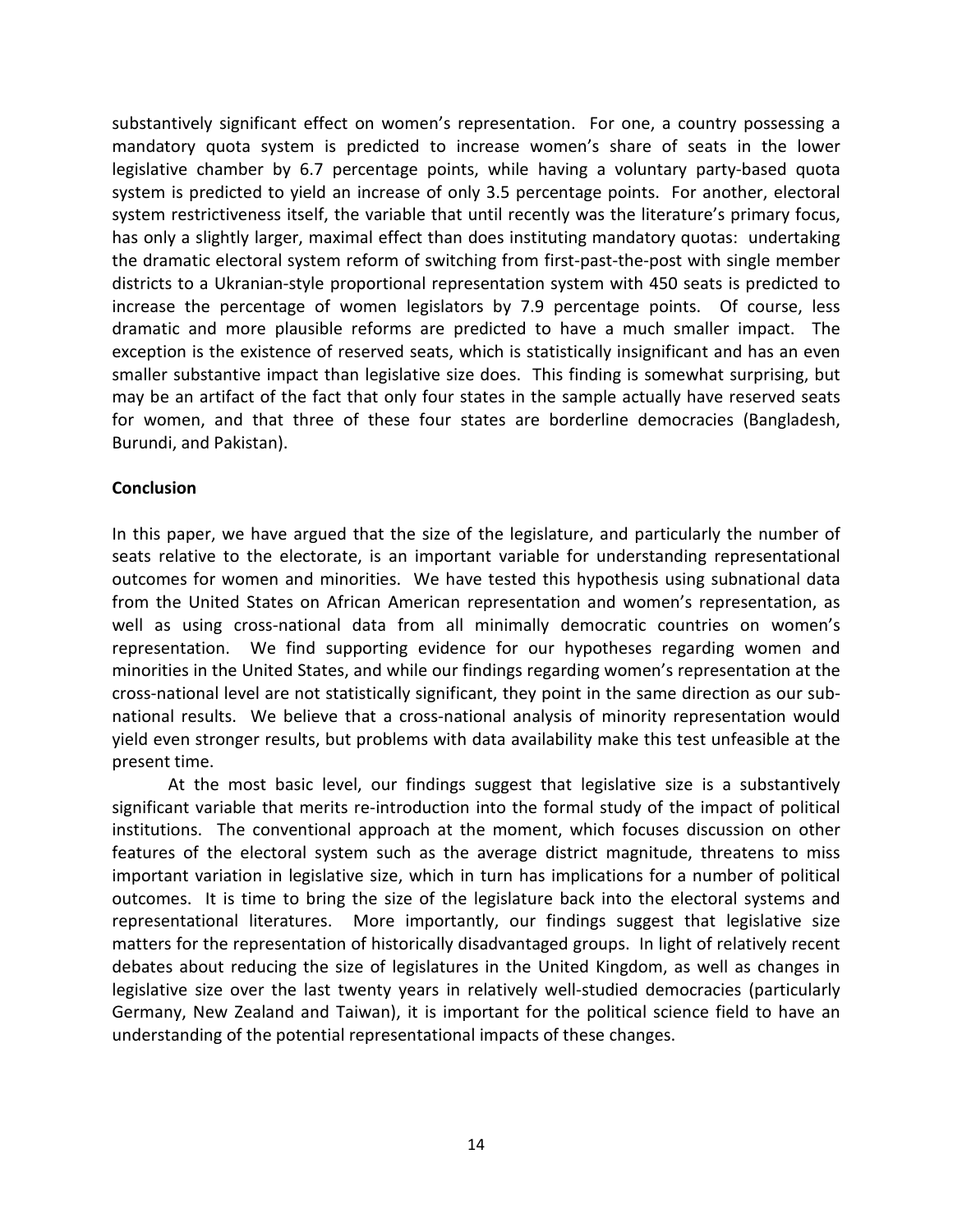### **References**

Blais, A., & Carty, R. K. (1990). Does proportional representation foster voter turnout? *European Journal of Political Research*, *18*(2), 167-181.

Bird, K. (2005). The political representation of visible minorities in electoral democracies: a comparison of France, Denmark, and Canada. *Nationalism and Ethnic Politics*, *11*(4), 425-465.

Bormann, N. C., & Golder, M. (2013). Democratic Electoral Systems around the world, 1946– 2011. *Electoral Studies*, *32*(2), 360-369.

Cox, G. W. (1997). *Making votes count: strategic coordination in the world's electoral systems* (Vol. 7). Cambridge: Cambridge University Press.

Dahl, R. A., & Tufte, E. R. (1973). *Size and democracy* (Vol. 2). Stanford University Press.

Darcy, R., & Choike, J. R. (1986). A formal analysis of legislative turnover: Women candidates and legislative representation. *American Journal of Political Science*, 237-255.

Fiorino, N., & Ricciuti, R. (2007). Legislature size and government spending in Italian regions: forecasting the effects of a reform. *Public Choice*, *131*(1-2), 117-125.

Gilligan, T. W., & Matsusaka, J. G. (2006). Public choice principles of redistricting. *Public Choice*, *129*(3-4), 381-398.

Golder, M. (2006). Presidential coattails and legislative fragmentation. *American Journal of Political Science*, *50*(1), 34-48.

Halpin, D. R. (2010). *Groups, representation and democracy: between promise and practice*. Manchester Univ Pr.

Handley, L., & Grofman, B. (Eds.). (2008). *Redistricting in comparative perspective*. Oxford University Press.

Hicken, A., & Stoll, H. (2011). Presidents and parties: How presidential elections shape coordination in legislative elections. *Comparative Political Studies*, *44*(7), 854-883.

Hicken, A., & Stoll, H. (2012). Are all presidents created equal? Presidential powers and the shadow of presidential elections. *Comparative Political Studies*, 0010414012453694.

Htun, M. (2004). Is gender like ethnicity? The political representation of identity groups. *Perspectives on Politics*, *2*(03), 439-458.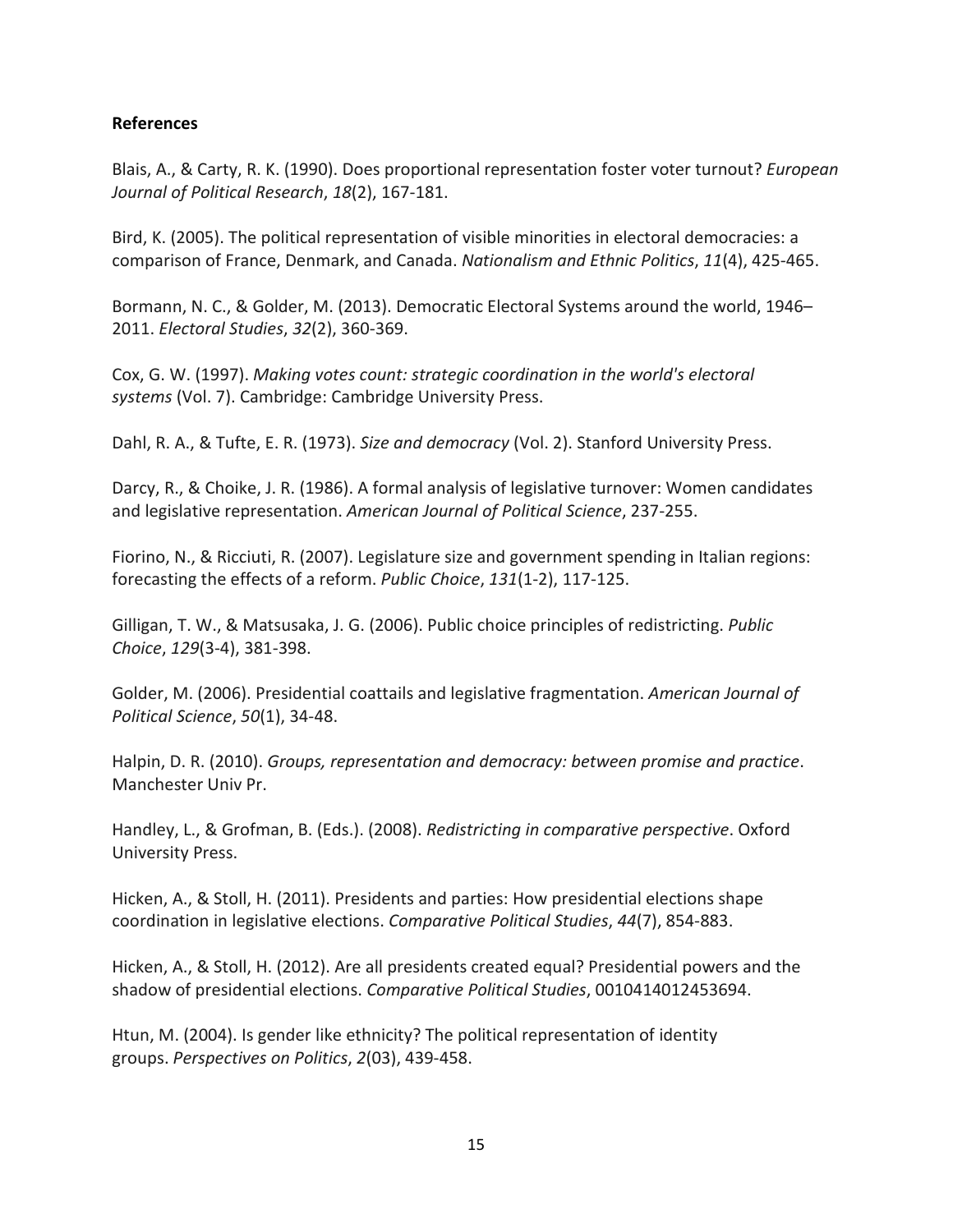Kittilson, M. C. (2008). Representing women: The adoption of family leave in comparative perspective. *The Journal of Politics*, *70*(02), 323-334.

Lijphart, A., & Aitkin, D. (1994). *Electoral systems and party systems: A study of twenty-seven democracies, 1945-1990* (Vol. 159). Oxford: Oxford University Press.

Lijphart, A. (1999). Patterns of democracy: Government forms and performance in thirty-six democracies.

Pettersson-Lidbom, P. (2012). Does the size of the legislature affect the size of government? Evidence from two natural experiments. *Journal of Public Economics*, *96*(3), 269-278.

Phillips, A. (1995). *The politics of presence*. Oxford University Press.

Rae, D. W. (1967). The Political Consequences of Electoral Rules. *New Haven: Yale UniversityPress*.

Stigler, G. J. (1976). Sizes of Legislatures, The. *J. Legal Stud.*, *5*, 17.

Stoll, H. (2013). *Changing societies, changing party systems*. Cambridge University Press.

Taagepera, R., & Shugart, M. S. (1989). *Seats and votes: The effects and determinants of electoral systems*. New Haven: Yale University Press.

Young, I. M. (2000). *Inclusion and democracy*. Oxford University Press.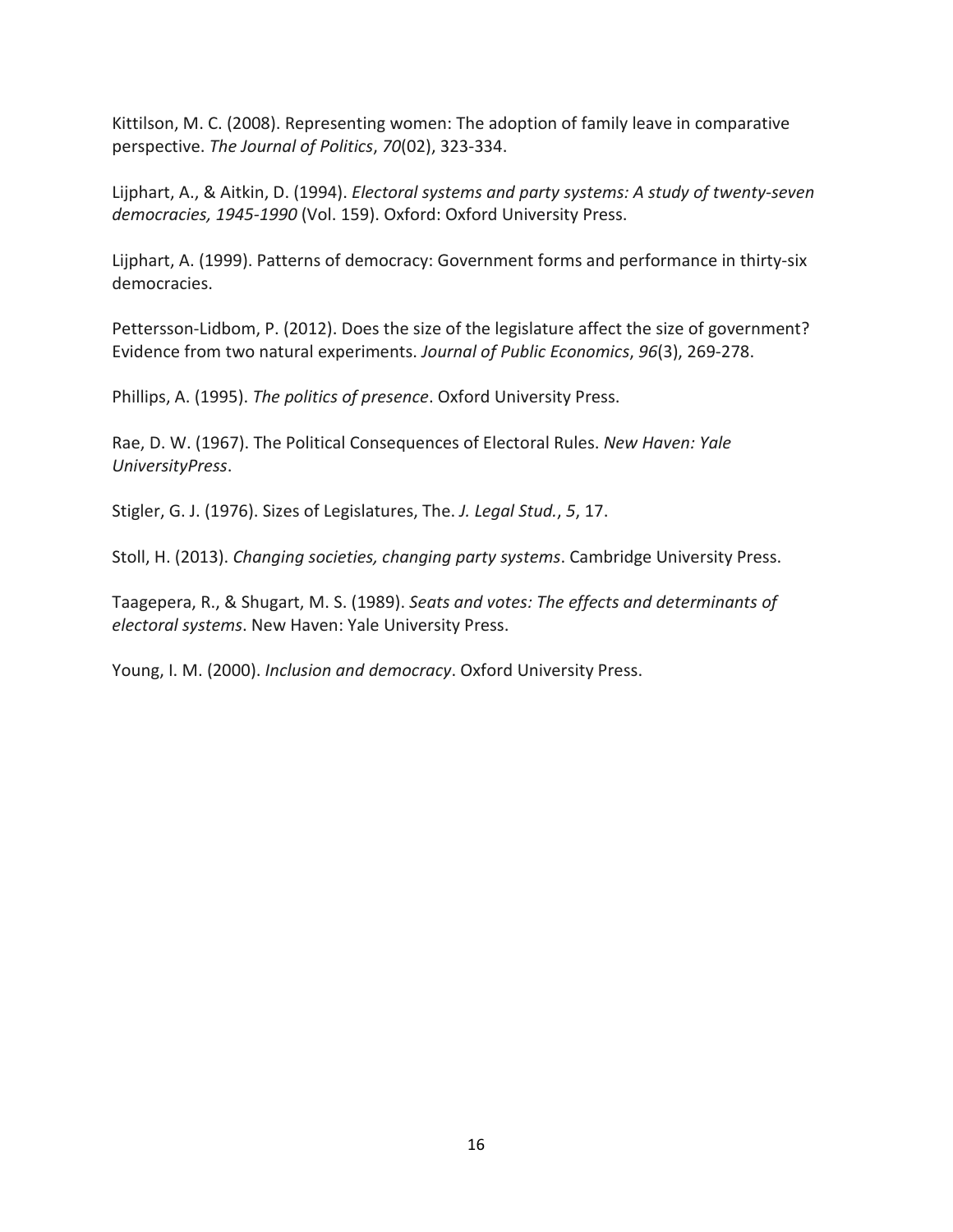| <b>Dependent Variable</b>      | <b>African</b> | American | African        | American | Women's        |
|--------------------------------|----------------|----------|----------------|----------|----------------|
|                                | Representation |          | Representation |          | Representation |
|                                | Model 1        |          | Model 2        |          | Model 3        |
| Intercept                      | $-65***$       |          | $-73***$       |          | $0.28***$      |
|                                | (5.6)          |          | (5.6)          |          | (2.1)          |
| <b>Seat-to-persons Ratio</b>   | 1772 ***       |          | 1751***        |          | 23,029         |
|                                | (194)          |          | (190)          |          | (14, 451)      |
| <b>Electorate, % Black</b>     | $0.16***$      |          | $0.11***$      |          |                |
|                                | (0.016)        |          | (0.028)        |          |                |
| <b>Seat-to-persons Ratio X</b> |                |          | 110            |          |                |
| <b>Electorate, % Black</b>     |                |          | (69)           |          |                |
| Year                           | $0.034***$     |          | $0.039***$     |          |                |
|                                | (0.0031)       |          | (0.0029)       |          |                |
| Federal Rep., % Black          | $0.59***$      |          | $0.58***$      |          |                |
|                                | (0.056)        |          | (0.05)         |          |                |
| Federal Rep., % Women          |                |          |                |          | 0.012          |
|                                |                |          |                |          | (0.045)        |
| <b>Northeast</b>               |                |          |                |          | $-3.9$         |
|                                |                |          |                |          | (3.2)          |
| South                          |                |          |                |          | $-9.3***$      |
|                                |                |          |                |          | (2.6)          |
| <b>Midwest</b>                 |                |          |                |          | $-7.0***$      |
|                                |                |          |                |          | (2.6)          |
| N                              | 3484           |          | 3484           |          | 47             |
| R <sub>2</sub>                 | 0.70           |          | 0.70           |          | 0.35           |
| <b>Root MSE</b>                | 2.8            |          | 2.8            |          | 6.4            |

Table 1. Estimated coefficients and standard errors for the models comprising the United States subnational analysis: Models 1-3. Models 1 and 2 have as their dependent variable the black share of the lower or only state legislative chamber. Model 3's dependent variable is the women's share of the lower or only state legislative chamber. State fixed effects not shown in Models 1 and 2, for which robust (Newey-West) standard errors are reported. Significance codes are for two-sided tests, all calculated prior to rounding to two significant digits: 0.01, \*\*\*; 0.05, \*\*; 0.10, \*.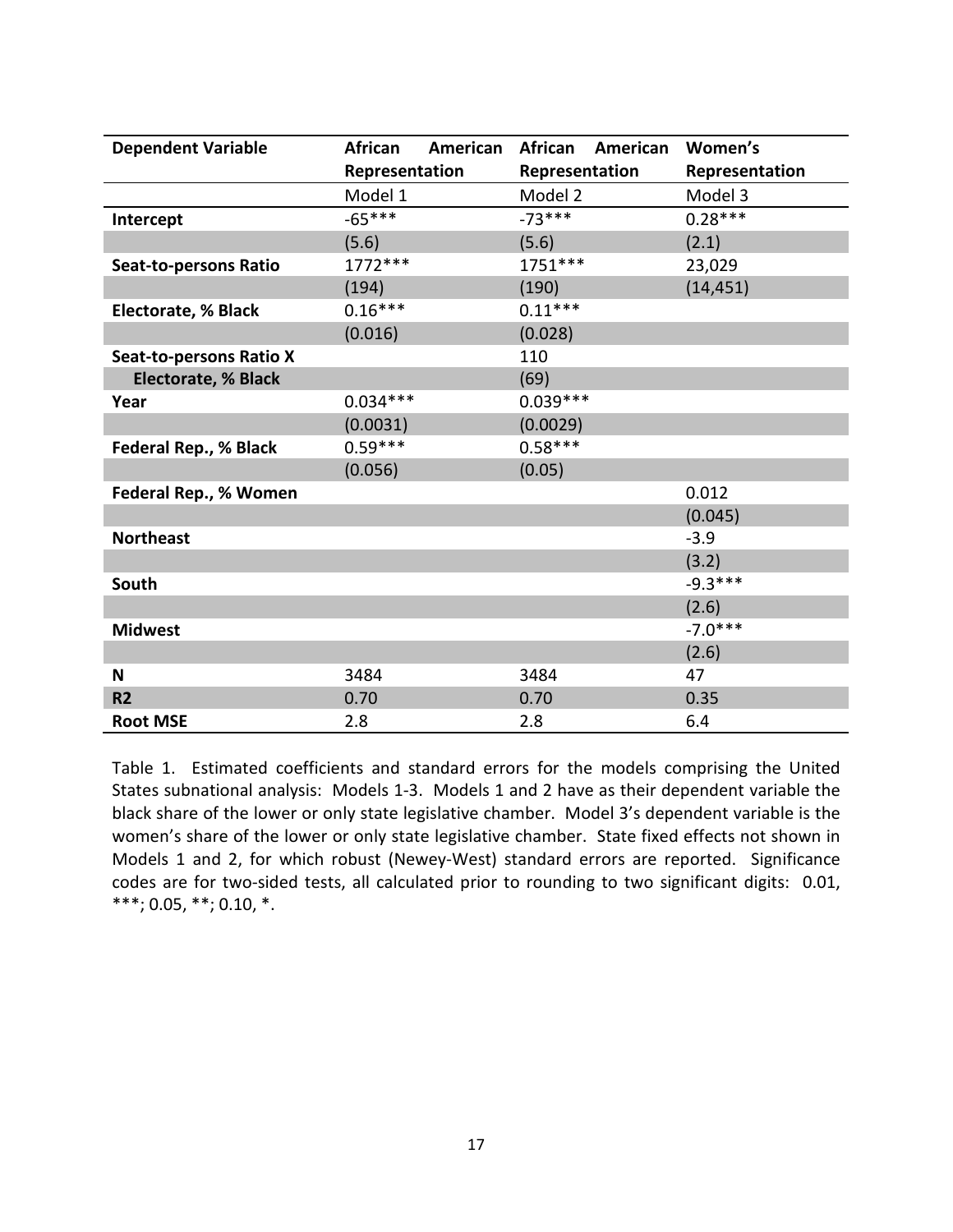| <b>Dependent Variable</b>      | <b>Women's Representation</b> |
|--------------------------------|-------------------------------|
|                                | Model 4                       |
| Intercept                      | $13***$                       |
|                                | (1.2)                         |
| <b>Seat-to-persons Ratio</b>   | 472                           |
|                                | (2302)                        |
| Quota                          | $6.7***$                      |
|                                | (2.0)                         |
| <b>Voluntary Party Quota</b>   | $3.5*$                        |
|                                | (1.9)                         |
| <b>Reserved Seats</b>          | 0.80                          |
|                                | (4.0)                         |
| <b>Logged Average District</b> | $1.3**$                       |
| <b>Magnitude</b>               | (0.55)                        |
| Oceania                        | $-11***$                      |
|                                | (2.8)                         |
| <b>OECD</b>                    | $10***$                       |
|                                | (2.4)                         |
| N                              | 114                           |
| R <sub>2</sub>                 | 0.48                          |
| <b>Root MSE</b>                | 8.2                           |

Table 2. Estimated coefficients and robust (White's heteroskedastic-consistent) standard errors for the cross-national model of women's representation: Model 4. Significance codes are for two-sided tests, all calculated prior to rounding to two significant digits: 0.01, \*\*\*; 0.05, \*\*;  $0.10, *$ .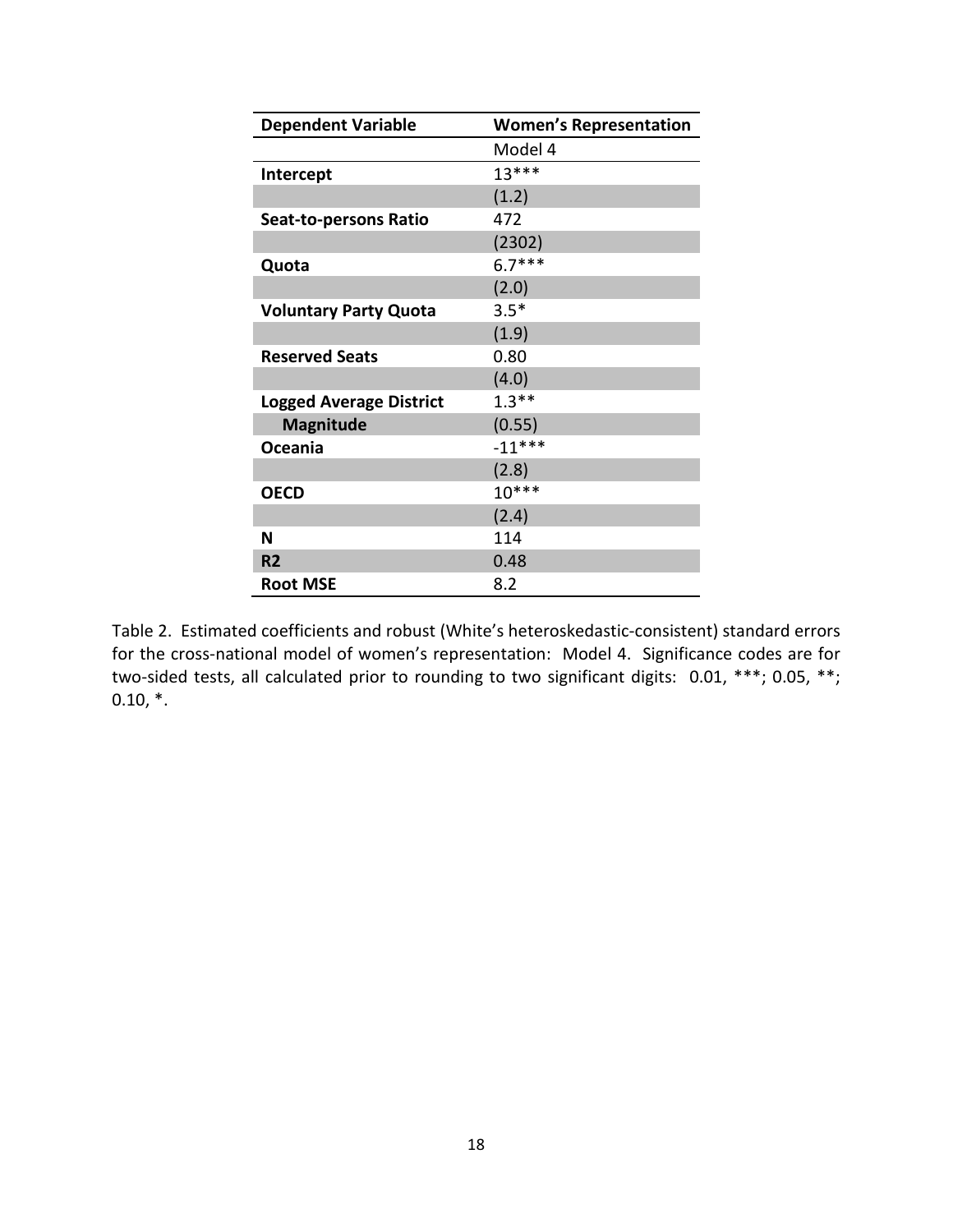

Figure 1. The person-to-seat ratio the United States House of Representatives, 1860-2006. The black line shows the ratio when "persons" are defined as those eligible to vote (on the basis of sex, race, and age) at the time of a given election, whereas the grey line shows the ratio when "persons" are defined simply as the resident population.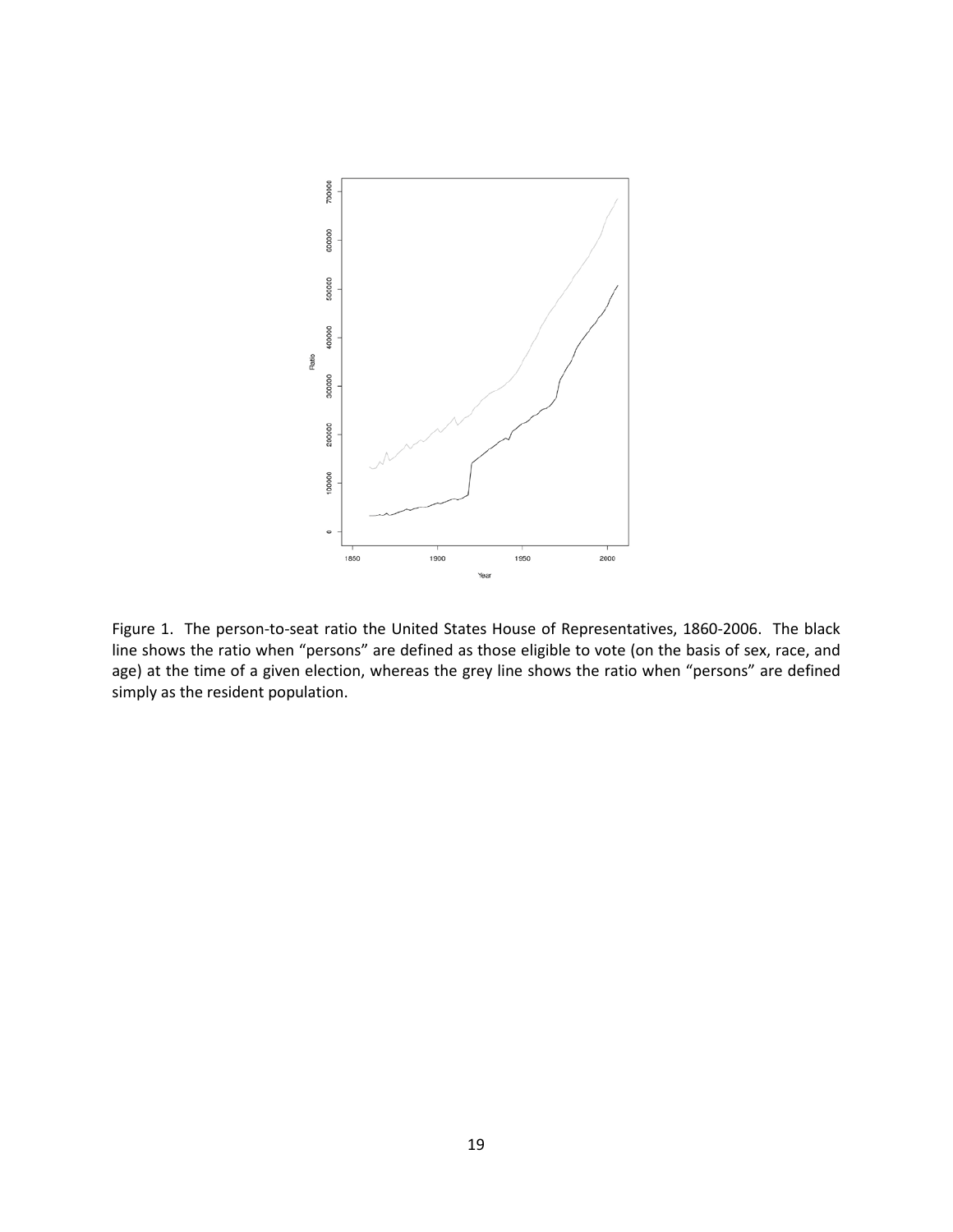

Figure 2. The person-to-seat ratio in the lower or only legislative chamber in four states, 1860-2006. The black line shows the ratio when "persons" are defined as those eligible to vote (on the basis of sex, race, and age) at the time of a given election, whereas the grey line shows the ratio when "persons" are defined simply as the resident population.